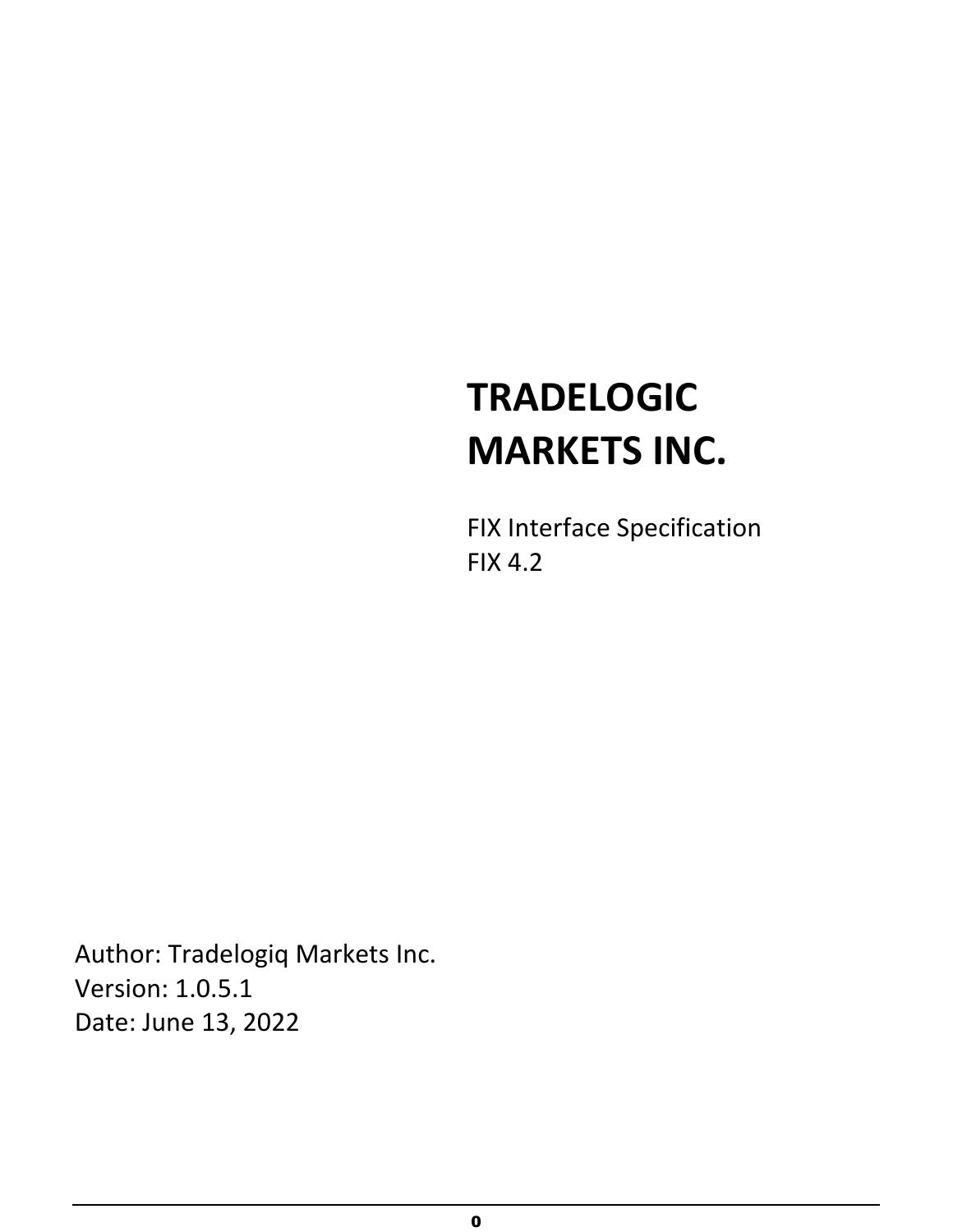### **TABLE OF CONTENTS**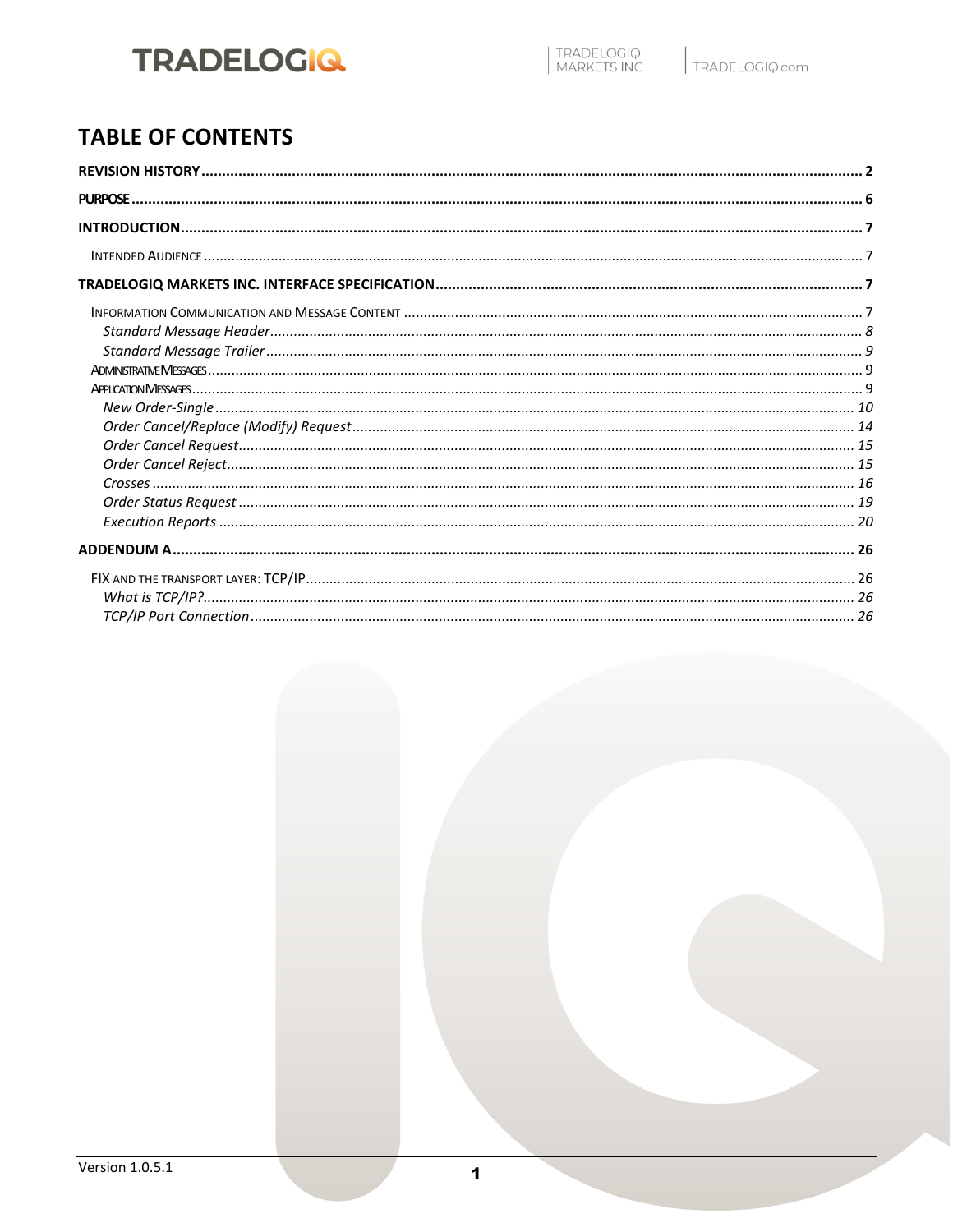### <span id="page-2-0"></span>Revision History

| <b>Date</b>                            | <b>Version</b> | <b>Description</b>                                                                                                                                                                                                                                                                                                                                 | Author              |
|----------------------------------------|----------------|----------------------------------------------------------------------------------------------------------------------------------------------------------------------------------------------------------------------------------------------------------------------------------------------------------------------------------------------------|---------------------|
| August 13, 2007                        | 1.0.8          | <b>First Public Release</b>                                                                                                                                                                                                                                                                                                                        | Norman Bates        |
| September 28, 2007                     | 1.0.9          | Added FIX Tags required for Compliance and Reporting                                                                                                                                                                                                                                                                                               | <b>NB</b>           |
| October 12, 2007                       | 1.0.10         | Drop SymbolSfx(65), now use Symbol dot-suffix notation                                                                                                                                                                                                                                                                                             | <b>NB</b>           |
| October 18, 2007                       | 1.0.11         | Added Execution Report ExecRefID(19) to the document                                                                                                                                                                                                                                                                                               | <b>NB</b>           |
| November 19, 2007                      | 1.0.12         | Removed ITCH2.0a section, modified ITCH3.0 to 10-char symbols and<br>added UMIRInventoryMatchFlag to the Execution Report                                                                                                                                                                                                                          | <b>NB</b>           |
| March 22, 2008                         | 1.0.13         | Added OnBehalfOf and DeliverTo Tags to Header, Executing Exchange.                                                                                                                                                                                                                                                                                 | <b>NB</b>           |
| August 15, 2008                        | 1.0.14         | Added Program Trades (6755) to New Order - Single, Program<br>٠<br>Trades (6755) and Wash Trades (6777) to Execution Reports<br>Changed UMIRInventoryClientMatch (6752) in Execution Reports<br>٠<br>to tag 6776                                                                                                                                   | <b>Raymond Tung</b> |
| September 18, 2008<br>October 15, 2008 | 1.0.15         | In ITCH, added Message Type 'B' for Trade Busts.<br>٠<br>Added SecondaryOrderID (198) to Execution Reports<br>٠<br>Added Protection (6820) and ProtectionPriceImprovement<br>٠<br>(6821) to New Order - Single<br>Changed Anonymous from Tag 7012 to Tag 6761 in New Order -<br>٠<br>Single and added tag to Execution Report                      | <b>RT</b>           |
| November 3, 2008                       | 1.0.16         | Added tag SecurityExchange (207) to New Order - Single<br>٠<br>Added tags SecurityIDSource (22), SecurityID (48), and<br>٠<br>SecurityExchange (207) to Execution Report                                                                                                                                                                           | <b>RT</b>           |
| January 8, 2009                        | 1.0.17         | Updated ITCH specification with:<br>٠<br>Starting sequence # in Login Request Packet changed from '0' to<br>٠<br>1'.<br>Changed the Execbroker length from 4 characters to 3.<br>٠<br>Changed the Execbroker value from 'OMG' to a numerical value.<br>٠<br>Added a Reserved field with offset 40 and length 1 after the<br>٠<br>Execbroker field. | <b>RT</b>           |
| April 20, 2009                         | 1.0.18         | Correction - For FIX tag OrdStatus (39), added value "9" for<br>٠<br>suspended<br>Added tag UMIRBypass (6791) to New Order - Single<br>٠<br>Added tag UMIRBypass (6791) to Execution Report<br>٠                                                                                                                                                   | <b>RT</b>           |
| January 12, 2010                       | 1.0.20         | Remove ITCH and Soup specifications from the document to make this FIX<br>specification only.                                                                                                                                                                                                                                                      | <b>RT</b>           |
| July 2, 2010                           | 1.0.21         | Added notes in description for Tag 100.<br>٠<br>Added Functional support for Tag 6820, 6821 to comply with<br>٠<br>order protection rule.                                                                                                                                                                                                          | <b>RT</b>           |
| May 23, 2011                           | 1.0.22         | Updated values for Tag 30<br>٠                                                                                                                                                                                                                                                                                                                     | <b>RT</b>           |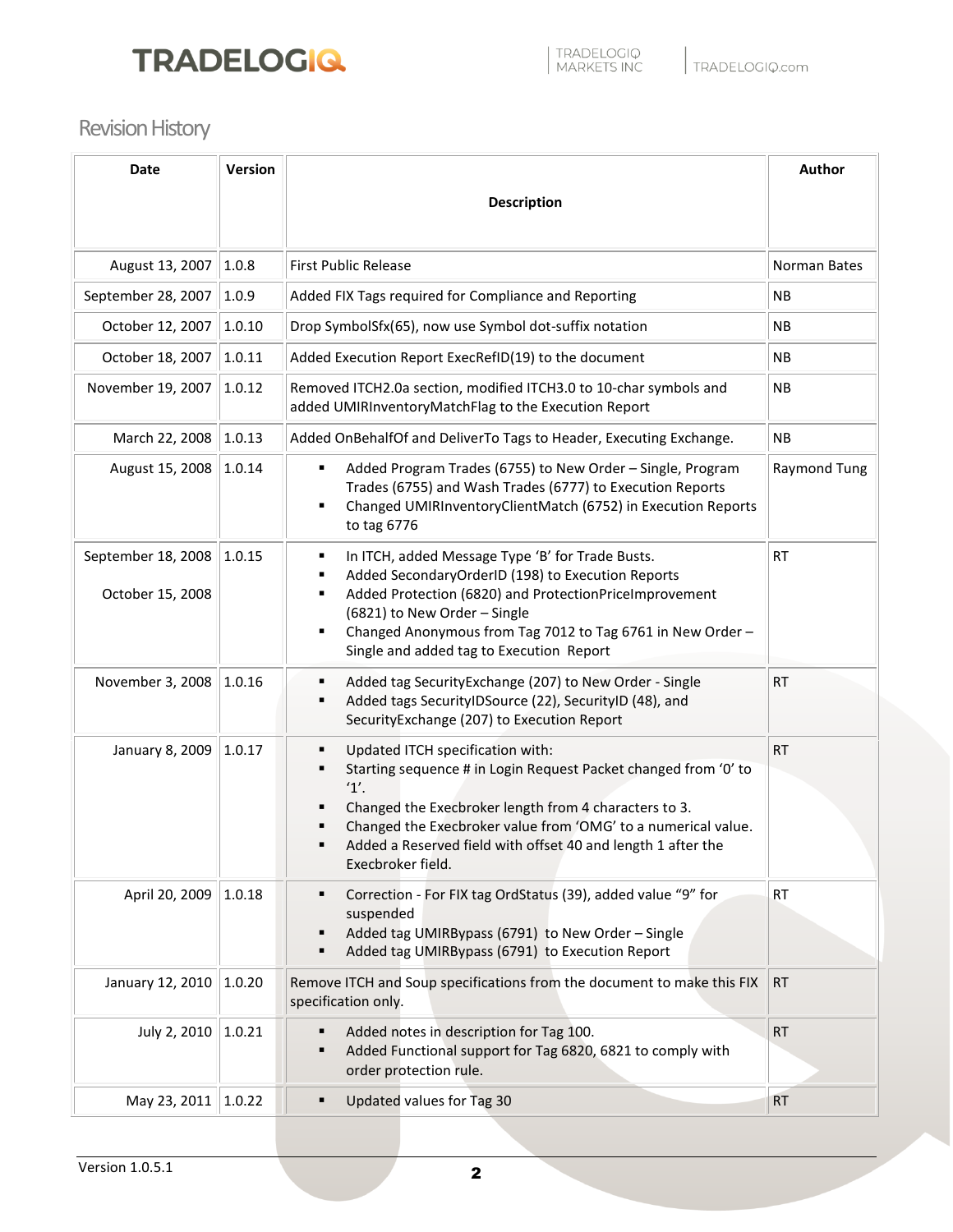

| July 12, 2012 1.0.23  |        | Added ShortMarkingExempt marker (7729)<br>٠<br><b>Added Section for Crosses</b><br>٠<br>Updated values for Tag 54<br>٠<br>Updated values for Tag 30<br>٠<br>Updated values for Tag 207<br>٠<br>Added Tag 375 for ContraBroker<br>٠<br>Added Tag 41 to Execution Report (Missing in error)<br>٠<br><b>Added Peg Orders</b><br>٠                                                                                                                                                                                           | <b>RT</b> |
|-----------------------|--------|--------------------------------------------------------------------------------------------------------------------------------------------------------------------------------------------------------------------------------------------------------------------------------------------------------------------------------------------------------------------------------------------------------------------------------------------------------------------------------------------------------------------------|-----------|
| March 4, 2013 1.0.24  |        | Added ActiveOnMarket (6889)<br>٠<br>Added PostOnMarket (6888)<br>Include references to Lynx ATS<br>٠                                                                                                                                                                                                                                                                                                                                                                                                                     | <b>RT</b> |
| August 1, 2013        | 1.0.24 | Updated description under Visible (9479) tag to specify mid-point<br>٠<br>pegs are the only hidden order currently supported                                                                                                                                                                                                                                                                                                                                                                                             | <b>RT</b> |
| June 10, 2014         | 1.0.25 | General cleanup and corrections<br>٠                                                                                                                                                                                                                                                                                                                                                                                                                                                                                     |           |
| June 20, 2014         | 1.0.26 | Added Tag 12 for Commission<br>٠<br>Added Tag 13 for CommType<br>٠                                                                                                                                                                                                                                                                                                                                                                                                                                                       | <b>RT</b> |
| September 3, 2015     | 1.0.27 | Added Tag 7713 for NoTradeFeat<br>٠<br>Added Tag 7714 for NoTradeKey<br>٠<br>Added Tag 7715 for NoTradeOrd<br>٠<br>Added Tag 7716 for NoTradeVol<br>٠<br>Added Tag 7717 for NoTradePrice<br>٠<br>Added Tag 7733 for SelfTrade<br>٠                                                                                                                                                                                                                                                                                       | <b>RT</b> |
| June 23 2017          | 1.0.28 | Tag 6750 (AccountType) = BU (Bundled Order)<br>٠<br>Tag 6832 (BuyAccountTypeId) = BU (Bundled Order)<br>Tag 6837 (SellAccountTypeId) = BU (Bundled Order)<br>٠<br>Tag 6773 (CrossType) = D (Derivative Related Cross)<br>٠<br>Removed primary peg<br>٠<br>Removed market peg<br>٠<br>Removed 6749 (nomatch ID)<br>٠<br>Removed 211 (peg difference)<br>٠<br>Removed TMXS value for tag 30<br>٠                                                                                                                           | ТB        |
| March 09, 2020 1.0.29 |        | Added Tag 21 on Execution Report<br>٠<br>Added Tag 6820 on Execution Report<br>٠<br>Added Tag 6821 on Execution Report<br>٠<br>Added Tag 6831 on Execution Report - Crosses<br>٠<br>Added Tag 7729 on Execution Report and Crosses<br>$\blacksquare$<br>Added possible value "D" on Tag 6773 on Execution Report<br>п<br>Added possible value "M" on Tag 18 on Execution Report<br>٠<br>Added value "M" on Tag 18 on New Order-Single Request<br>п<br>Added possible value "2" on Tag 102 on Order Cancel<br>٠<br>Reject | <b>MP</b> |
| April 30, 2020        | 1.0.30 | Added notes on Cross Order Behavior<br>٠                                                                                                                                                                                                                                                                                                                                                                                                                                                                                 | <b>MP</b> |
| November 17, 2020     | 1.0.31 | Added value 'N' on tag 6791 on Crosses<br>п<br><b>Updated Cross Description</b><br>٠                                                                                                                                                                                                                                                                                                                                                                                                                                     | <b>MP</b> |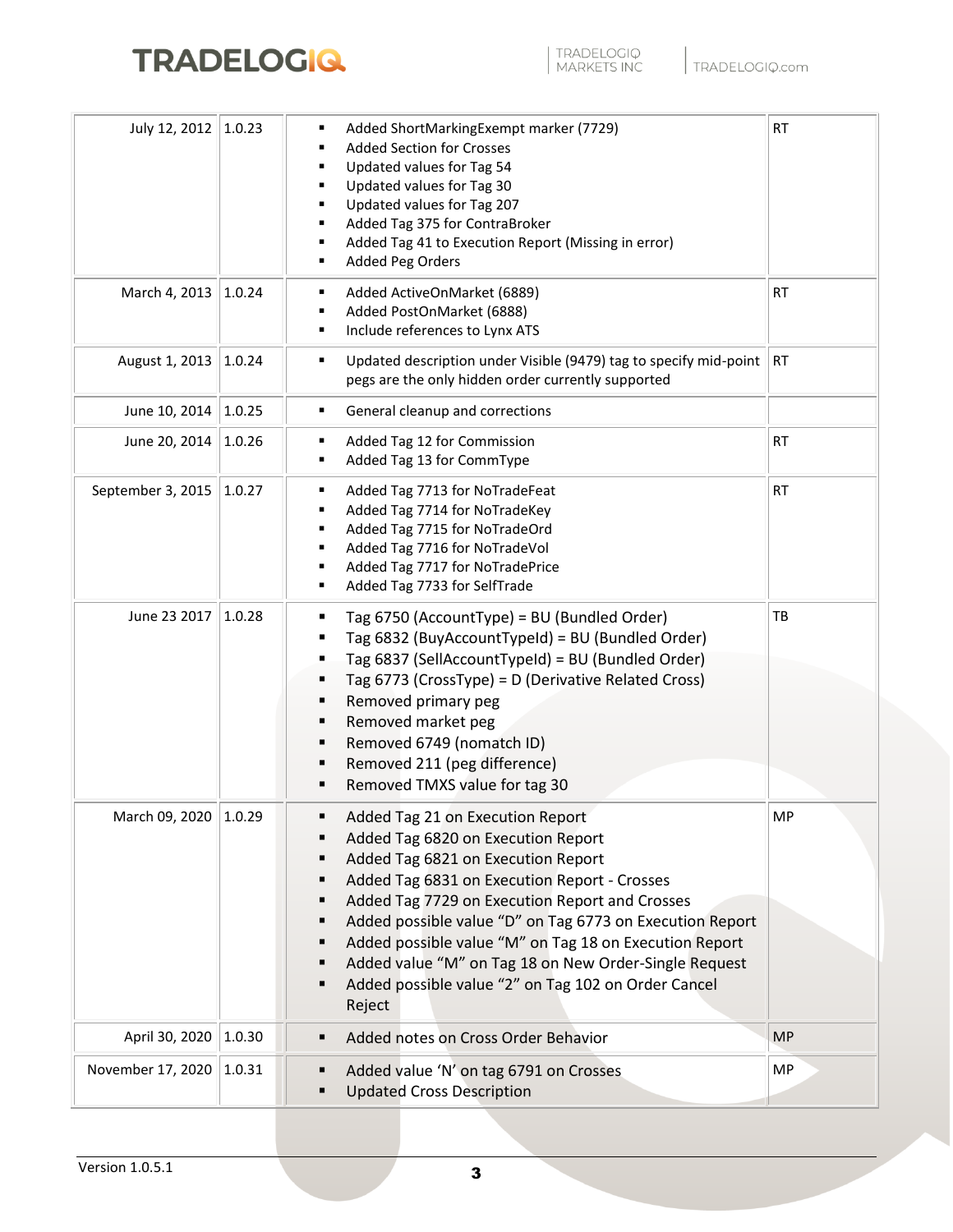| December 8, 2020   1.0.41 |       | New Single Order Request:<br>٠<br>Added Tag(s): CustomerAccount(8025) OrderOrigination(1724)<br>CustomerLEI(8027) BrokerLEI(8028)<br>RoutingArrangementIndicator(2883) AlgorithmID(8026)<br>Added new value 'MC' to UMIRAccountTypeId (6750)<br>Crosses:<br>Added Tag(s): BuyAlgorithmID(20203), SellAlgorithmID(20204),<br>BuyBrokerLEI(20207), SellBrokerLEI(20208),<br>BuyCustomerAccount(20201), SellCustomerAccount(20202),<br>BuyCustomerLEI(20205), SellCustomerLEI(20206),<br>BuyOrderOrigination(20209), SellOrderOrigination(20210),<br>BuyRoutingArrangementIndicator(20211),<br>SellRoutingArrangementIndicator(20212<br>Added new value 'MC' to BuyAccountTypeId (6832) and<br>SellAccountTypeId (6837)<br><b>Execution Reports</b><br>Added Tag(s): CustomerAccount(8025) OrderOrigination(1724)<br>CustomerLEI(8027) BrokerLEI(8028)<br>RoutingArrangementIndicator(2883) AlgorithmID(8026)<br>Added new value 'MC' to UMIRAccountTypeId (6750)<br><b>Execution Reports</b><br>٠<br>Crosses<br>Added new value 'MC' to BuyAccountTypeId (6832) and<br>SellAccountTypeId (6837) | SM         |
|---------------------------|-------|-----------------------------------------------------------------------------------------------------------------------------------------------------------------------------------------------------------------------------------------------------------------------------------------------------------------------------------------------------------------------------------------------------------------------------------------------------------------------------------------------------------------------------------------------------------------------------------------------------------------------------------------------------------------------------------------------------------------------------------------------------------------------------------------------------------------------------------------------------------------------------------------------------------------------------------------------------------------------------------------------------------------------------------------------------------------------------------------------|------------|
| April 20, 2022            | 1.0.5 | Added fix tag (63) SettlType and tag (64) SettlDate for<br>Special Terms support on Cross Order and Cross Execution<br>Report<br>Added fix tag (6792) NCIB to New Single Order and Cross<br>Order<br>Replaced Omega Securities Inc (OSI) references with<br>п<br><b>Tradelogiq Markets Inc.</b>                                                                                                                                                                                                                                                                                                                                                                                                                                                                                                                                                                                                                                                                                                                                                                                               | <b>TMI</b> |
| June 13, 2022   1.0.5.1   |       | Non functional change: Corrected 'Cross Trade text' the<br>following Blacklined text was introduced in version 1.0.5 in<br>error from previous version 1.0.3. All crosses must be<br>explicitly marked as bypass, otherwise, the cross will reject.<br>And amended to 'All crosses not marked as Bypass will<br>default to "Do Not Bypass".<br>Updated tag (6791) UMIRBypass for Cross orders to<br>$\bullet$<br>reinstate value $N = Do$ Not Bypass (Default)                                                                                                                                                                                                                                                                                                                                                                                                                                                                                                                                                                                                                                | <b>TMI</b> |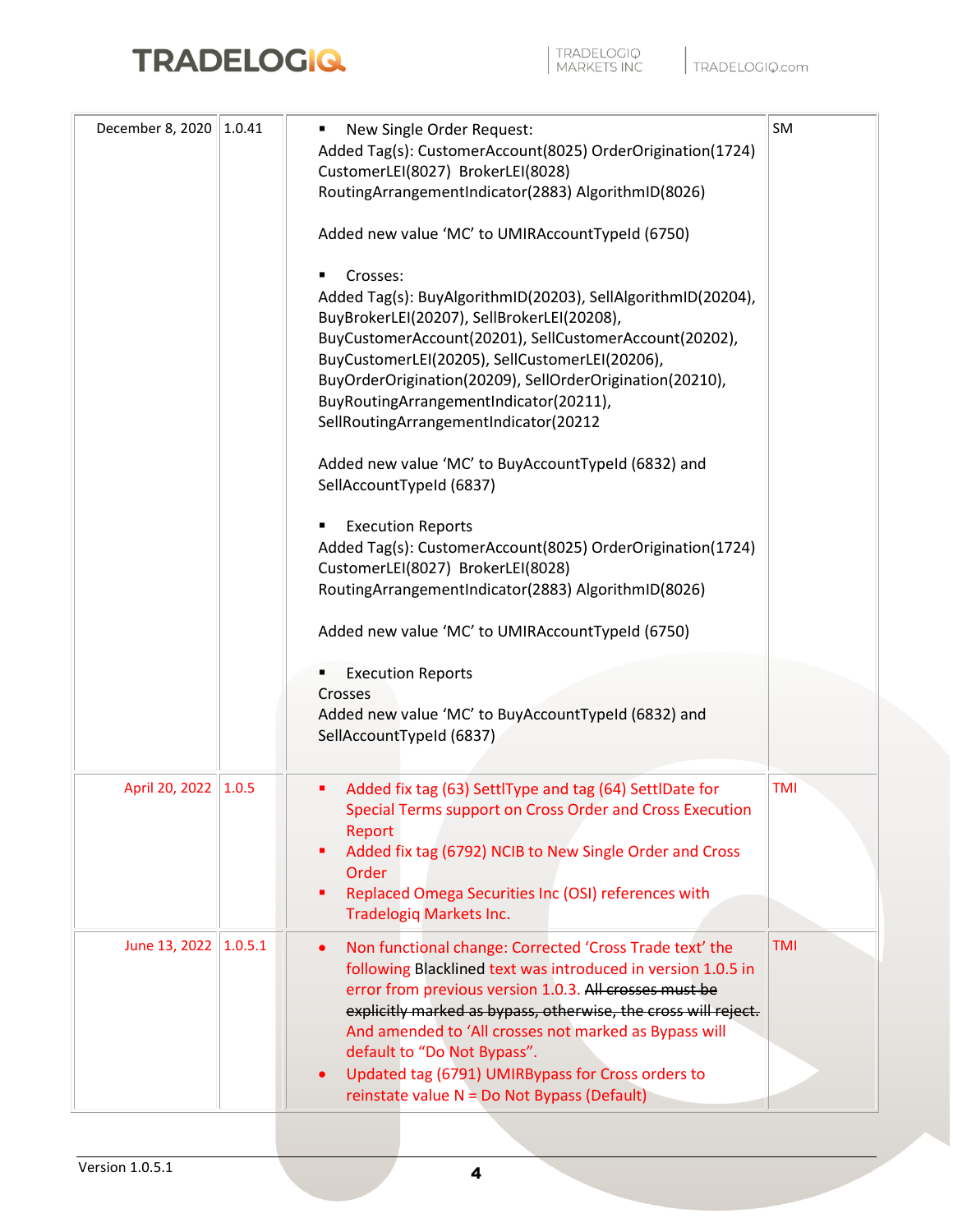

TRADELOGIQ<br>MARKETS INC

TRADELOGIQ.com

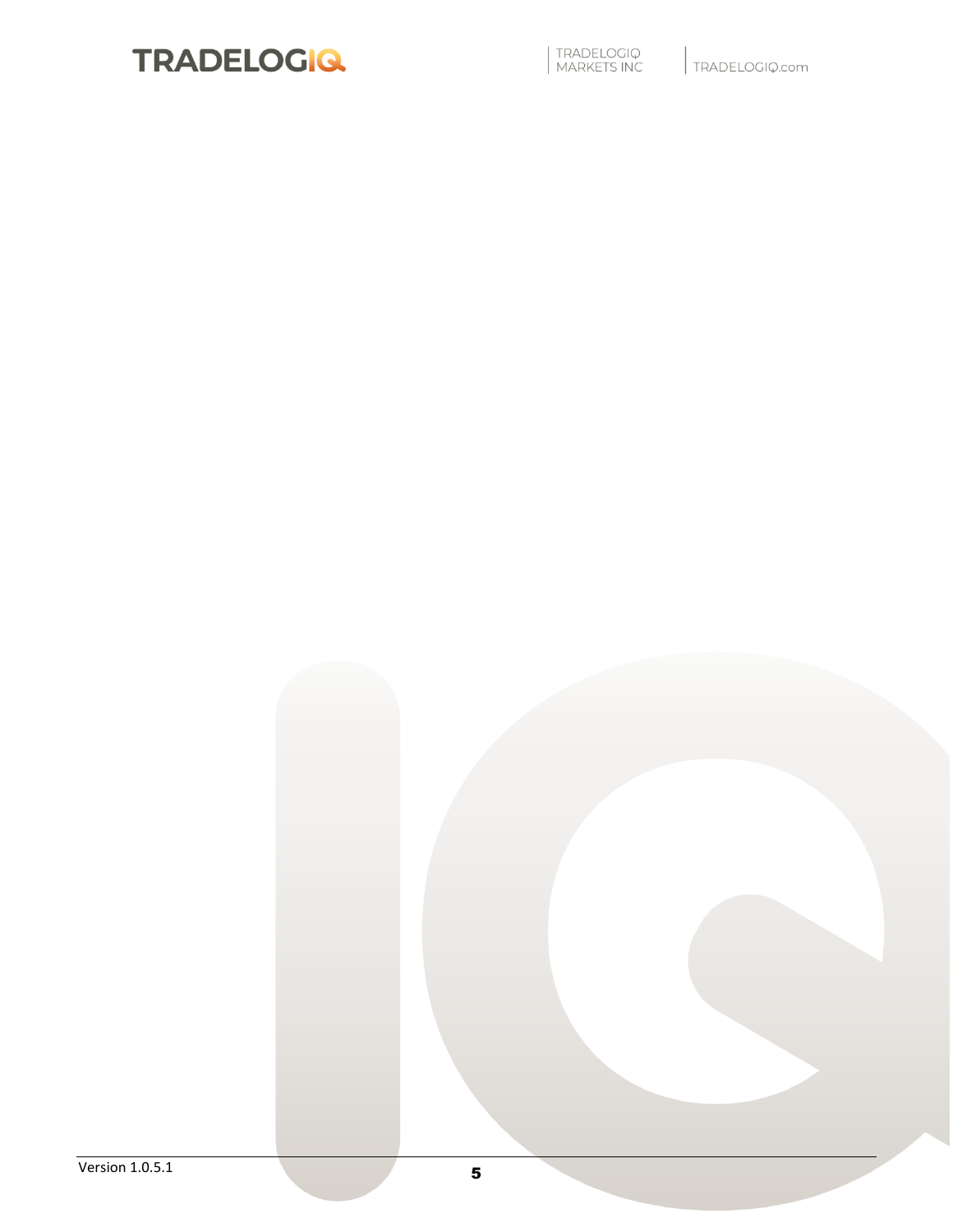

TRADELOGIQ<br>MARKETS INC

#### <span id="page-6-0"></span>Purpose

The purpose of this Interface Protocol Specification is to provide a reference for participants to develop and interface their trading systems with Tradelogiq Markets Inc., operating Omega ATS and Lynx ATS.

Subscribers are encouraged to review additional literature and the full text of the Tradelogiq Markets Inc. Subscriber Manual located at website address:<https://tradelogiq.com/omega/>

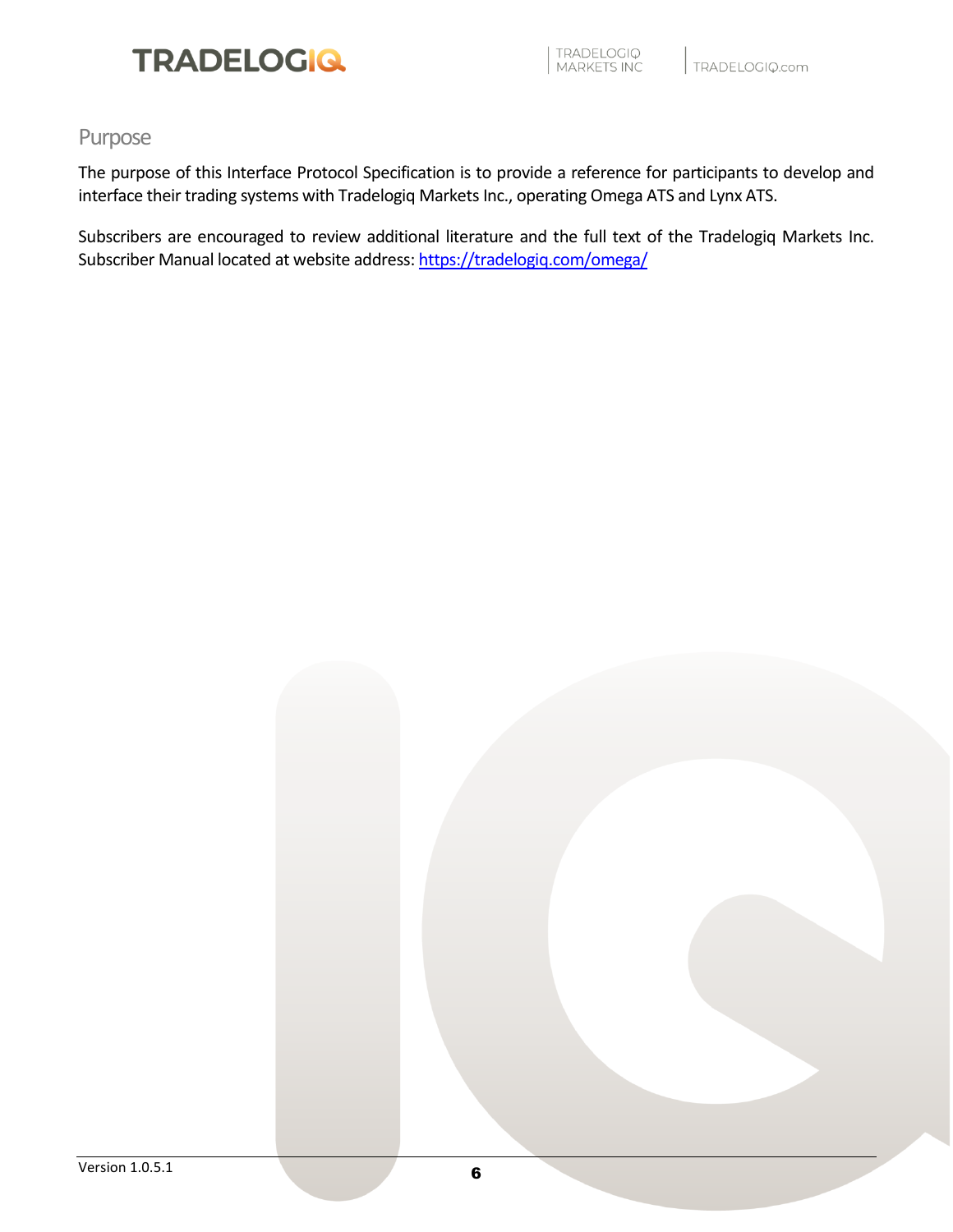

### <span id="page-7-0"></span>**Introduction**

Tradelogiq Markets Inc. support the Financial Information Exchange (FIX) Protocol for subscribers to submit order and execute trades on Omega ATS and Lynx ATS.

The FIX Protocol manages and maintains sessions and their state by the exchange of Administrative and Application Messages. The remainder of this document provides the detailed definition of these messages' fields and their formats.

This specification is a supplement to the general FIX Protocol specification, originally developed and currently maintained by the FIX Technical Committee, receiving direction from International Steering Committees, its Global Steering Committee and various Financial Industry Working Groups. The organization's home and additional details on the FIX specification may be found a[t http://www.fixprotocol.org.](http://www.fixprotocol.org/)

#### <span id="page-7-1"></span>Intended Audience

This document has been developed for the technical audience of system level interface design engineers, software developers and system operation support personnel.

<span id="page-7-2"></span>Tradelogiq Markets Inc.Interface Specification

The Tradelogiq Markets Inc. Interface FIX Specification is defined herein. This is a working document, the latest and most recent Revision of which is online and may be downloaded from: <https://tradelogiq.com/connectivity/>

### <span id="page-7-3"></span>**Information Communication and Message Content**

The FIX communication protocol provides for the asynchronous exchange of command and status messages and is implemented in the form of Request and Response packets used for information exchange between clients and the Omega ATS and Lynx ATS servers.

All FIX messages adhere to a general message format specification, in that they consist of:

- Standard Header
- Specialized Content (Request/Response) of an Administrative or Application Message
- **Standard Footer**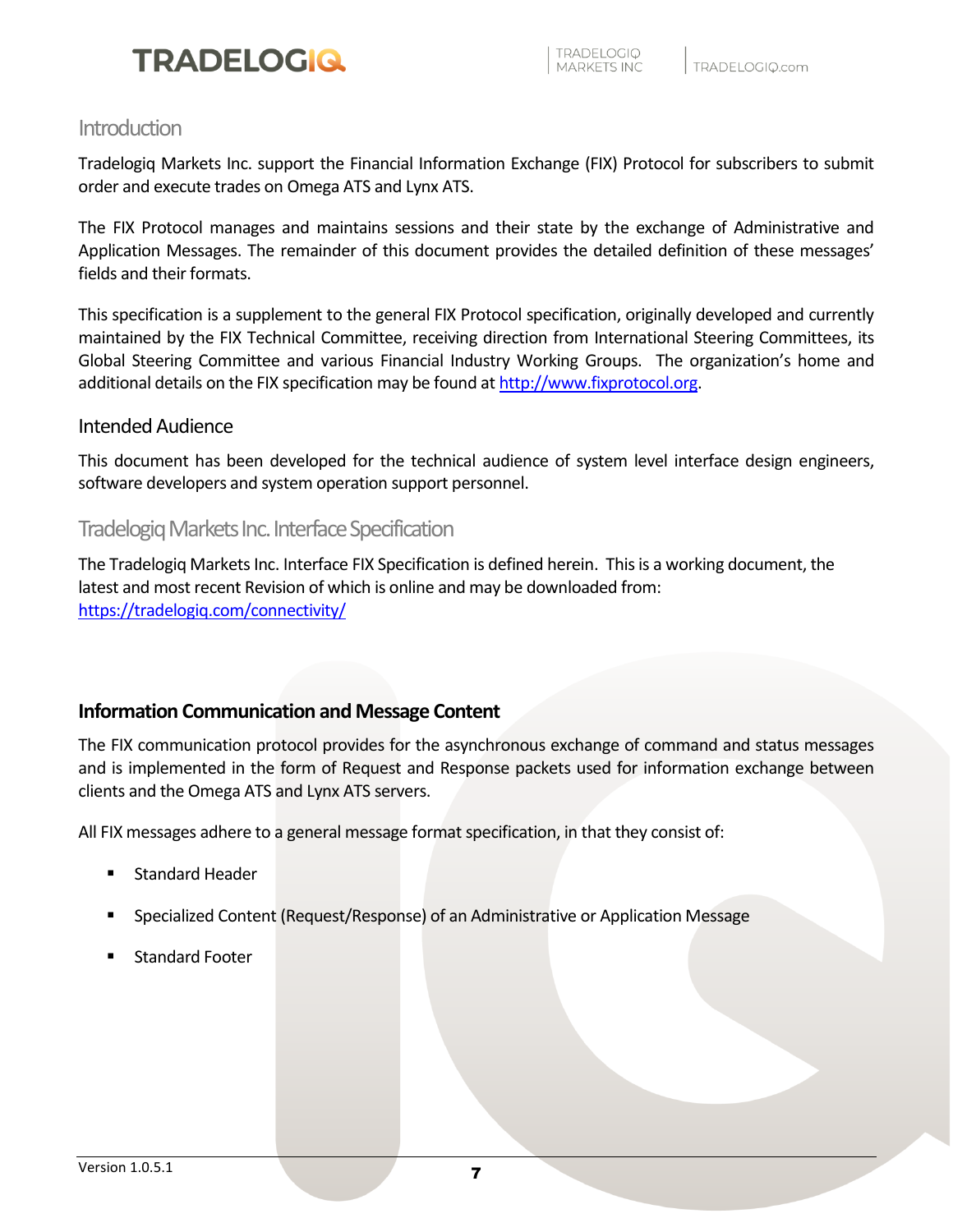### <span id="page-8-0"></span>**Standard Message Header**

The following fields are supported in the Message Header.

#### **Standard Message Header**

| <b>Tag</b> | <b>Field Name</b> | <b>Data Type</b> | Req'd | <b>Comments</b>                                                                                                                                                                  |
|------------|-------------------|------------------|-------|----------------------------------------------------------------------------------------------------------------------------------------------------------------------------------|
| 8          | BeginString       | <b>String</b>    | Υ     | <b>FIX.4.2</b><br>Note: always unencrypted, this field must be the first<br>field in the message                                                                                 |
| 9          | BodyLength        | Int              | Y     | Note: always unencrypted, this field must be the<br>second field in the message                                                                                                  |
| 35         | MsgType           | <b>String</b>    | Y     | Note: always unencrypted, this field must be the<br>third field in the message                                                                                                   |
| 49         | SenderCompID      | <b>String</b>    | Y     | Service Provider ID (Subscriber Firm)                                                                                                                                            |
| 56         | TargetCompID      | <b>String</b>    | Y     | Assigned receiving firm identifier (Omega Securities<br>$Inc.$ ):<br>Always = "OMEG"                                                                                             |
| 34         | MsgSeqNum         | Int              | Υ     | Unique sequence identification number, unless<br>PossDupFlag = 'Y'                                                                                                               |
| 57         | TargetSubID       | <b>String</b>    | N     | Assigned value used to identify specific individual or<br>unit intended to receive message. "ADMIN" reserved<br>for administrative messages not intended for a<br>specific user. |
| 115        | OnBehalfOfCompID  | String           | N     | Trading partner Company ID used when sending<br>messages via 3rd party.                                                                                                          |
| 116        | OnBehalfOfSubID   | String           | N     | Trading partner Sub ID used when sending messages<br>via 3rd party.                                                                                                              |
| 128        | DeliverToCompID   | <b>String</b>    | Ν     | Trading partner Company ID used when sending<br>messages via 3 <sup>rd</sup> party.                                                                                              |
| 129        | DeliverToSubID    | String           | N     | Trading partner Sub ID used when sending messages<br>via 3 <sup>rd</sup> party.                                                                                                  |
| 43         | PossDupFlag       | Boolean          | N     | Indicates possible retransmission of message with<br>this sequence number:<br>Y = Possible duplicate<br>N = Original transmission                                                |
| 97         | PossResend        | Boolean          | N     | Required when message may be duplicate of another<br>message sent under a different sequence number:<br>$Y = Possible duplicate$<br>$N =$ Original transmission                  |
| 122        | OrigSendingTime   | Timestamp        | Ν     | Universal Time Coordinate System (UTC)                                                                                                                                           |
| 52         | SendingTime       | Timestamp        | Υ     | Universal Time Coordinate System (UTC)                                                                                                                                           |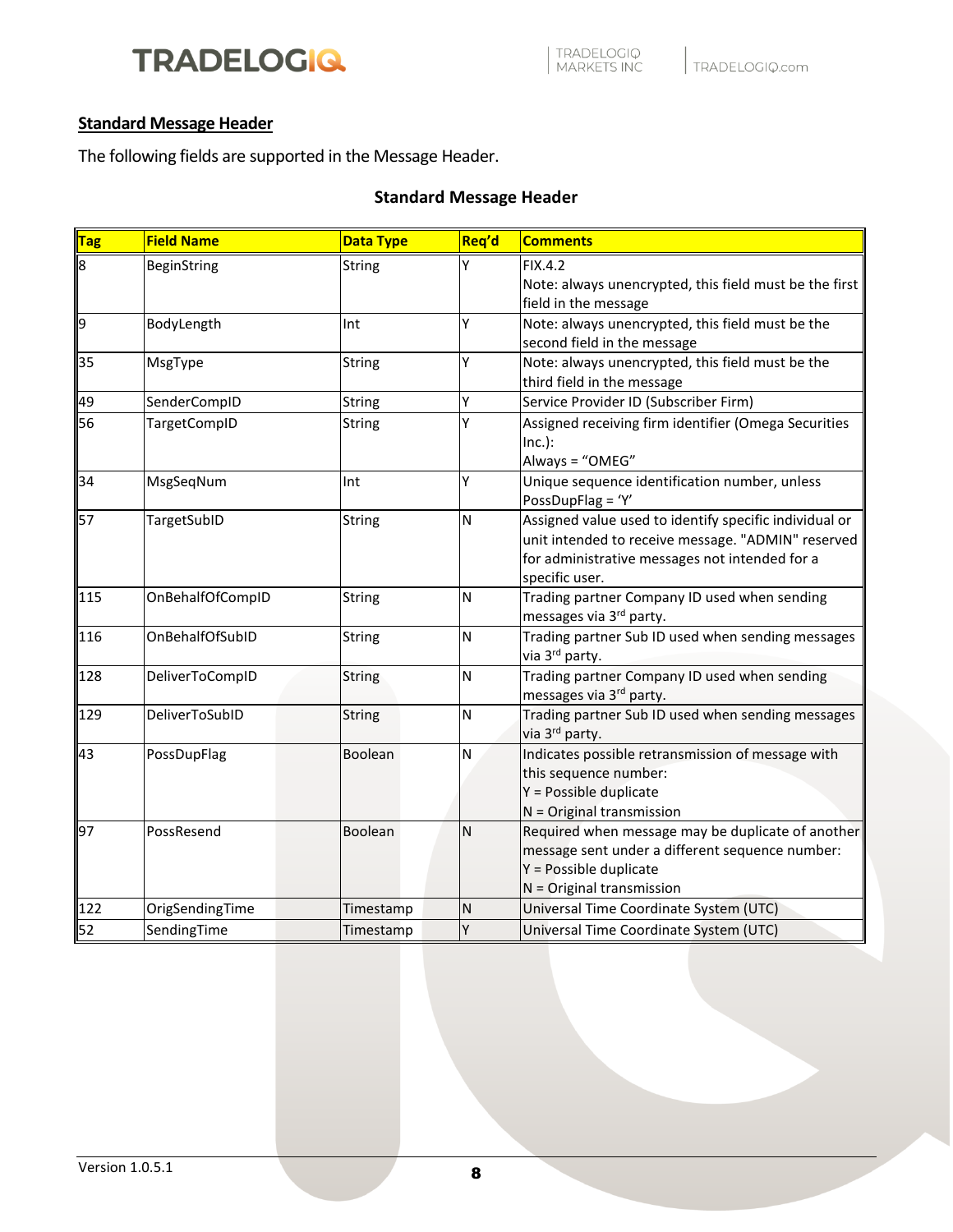# **TRADELOGIA**

#### <span id="page-9-0"></span>**Standard Message Trailer**

The following fields are supported in the Message Trailer.

#### **Standard Message Trailer**

| $\ $ Tag | <b>Field Name</b> | <b>Data Type</b> | Rea'd | <b>Comments</b>                                                                                                                                                                                                                                                                       |
|----------|-------------------|------------------|-------|---------------------------------------------------------------------------------------------------------------------------------------------------------------------------------------------------------------------------------------------------------------------------------------|
| 93       | SignatureLength   | Int              |       |                                                                                                                                                                                                                                                                                       |
| 89       | Signature         | Data             | N     |                                                                                                                                                                                                                                                                                       |
| 10       | Checksum          | <b>String</b>    |       | Three byte, simple checksum (see FIX Protocol<br>Appendix B: CheckSum Calculation for description).<br>ALWAYS LAST FIELD IN MESSAGE; i.e. serves, with the<br>trailing <soh>, as the end-of-message delimiter.<br/>Always defined as three characters. (Always<br/>unencrypted)</soh> |

#### <span id="page-9-1"></span>**Administrative Messages**

All FIX 4.2 session level messages are supported by both Omega ATS and Lynx ATS. Refer to [www.fixprotocol.org](file:///C:/Users/steve.menchions/AppData/Local/Microsoft/Windows/INetCache/AppData/Local/Microsoft/Windows/INetCache/Content.Outlook/AppData/Local/Microsoft/Windows/INetCache/Content.Outlook/AppData/Local/Microsoft/Documents%20and%20Settings/rtung/Local%20Settings/Temporary%20Internet%20Files/OLK5E/www.fixprotocol.org) for the specification of these messages and the required tags or optional fields, including values allowed, descriptive meanings and usage notes.

- Logon
- **Heartbeat**
- **Test Request**
- **Resend Request**
- **Reject**
- Sequence Reset
- **Logout**

#### <span id="page-9-2"></span>**Application Messages**

Tradelogiq support FIX application level messages for order entry and execution handing.

Fundamental data-type integrity checking of requests is performed prior to message acceptance. For example, numeric fields must be numbers; the length of fields must be correct, etc. Requests that do not pass fundamental integrity checks or do not contain mandatory tags such as ClOrdID (TAG 11) will be rejected with an Administrative Reject message (MsgType = 3). SessionRejectReason (TAG 373) will contain a Code relevant to the reason for rejection and the text tag (tag 58) may contain a message with additional error detail.

FIX TAGs that are not identified in the following tables will not be processed and are ignored by Omega ATS and Lynx ATS. All required and optional fields specified here shall be treated as follows;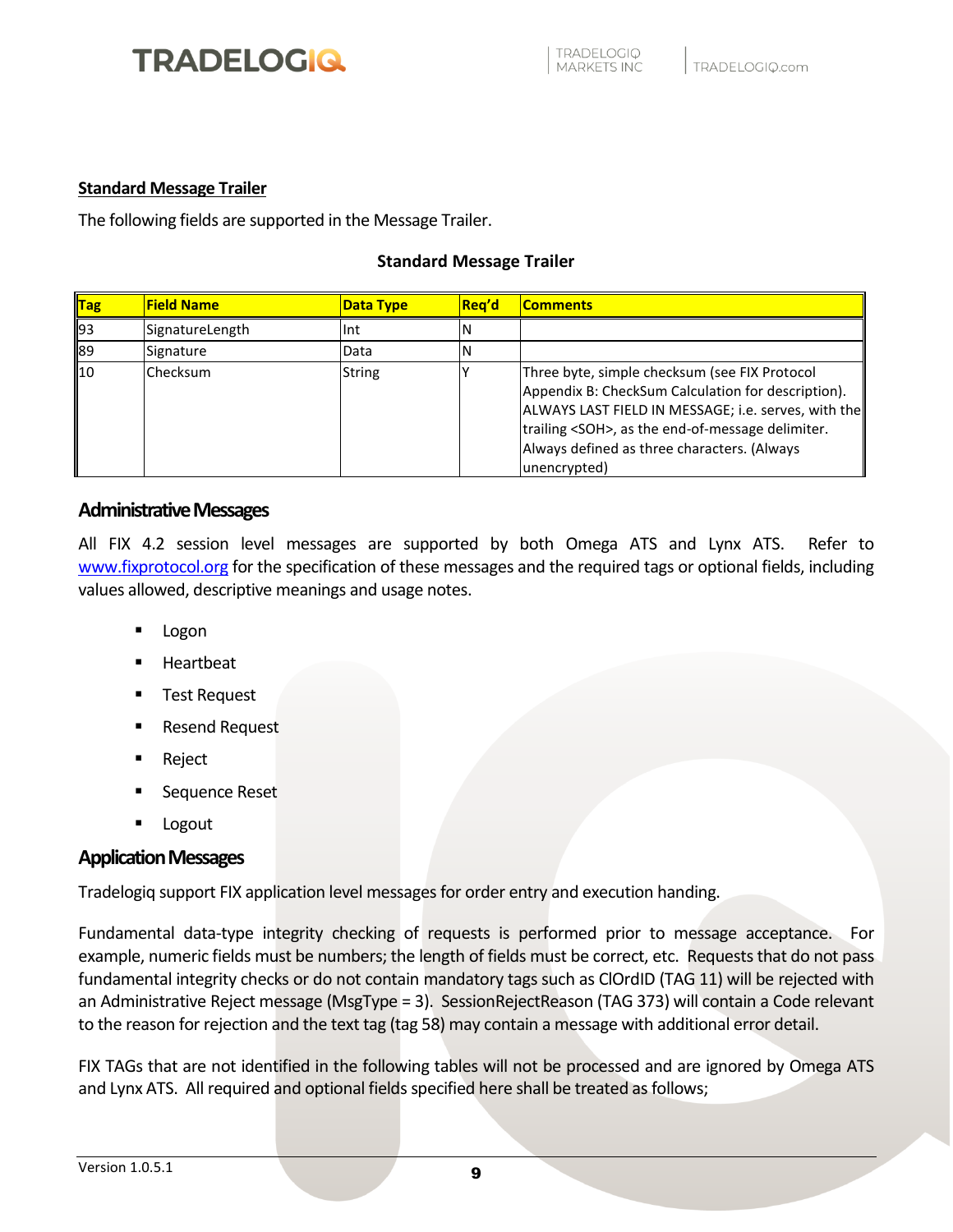- 1. The Required fields in request messages will be validated, processed and returned to the caller as specified by the FIX Protocol.
- 2. All Required and Optional fields specified herein shall be stored by the Omega system and may be utilized by the subscriber reporting sub-system, as required and mutually agreed upon by Tradelogiq Markets Inc. subscribers and the company.

Tradelogiq's interface supports the following FIX Protocol application level message types for Omega ATS and Lynx ATS:

#### Request Messages

- New Order-Single
- Order Cancel
- Order Cancel/Replace (Modify)
- Order Status

#### Response Messages

- Order Cancel Reject
- Execution Report

#### <span id="page-10-0"></span>**New Order-Single**

If a required TAG is missing, value is invalid, or value is not supported; an "Execution Report" message will be sent out with ExecTransType = 0 (NEW) and OrdStatus = 8 (REJECTED)

Immediately after Tradelogiq receives a New Order-Single, Tradelogiq will acknowledge the order by an Execution Report message with ExecTransType = 0 (NEW) and OrdStatus = 0 (NEW).

To comply with the Order Protection Rule, Tradelogiq will use tag 100, 6820, and 6821 to protect client orders from booking through or trading through other market places. Tag 100 will be used for routing purposes and tag 6820 and 6821 will be used to protect non routing orders.

Tag 6888 will be used to instruct Tradelogiq on how an order should interact with Omega ATS and Lynx ATS. Tag 6888 indicates the preferred booking destination if the order or a portion of the order is not immediately executable and needs to be posted to an order book.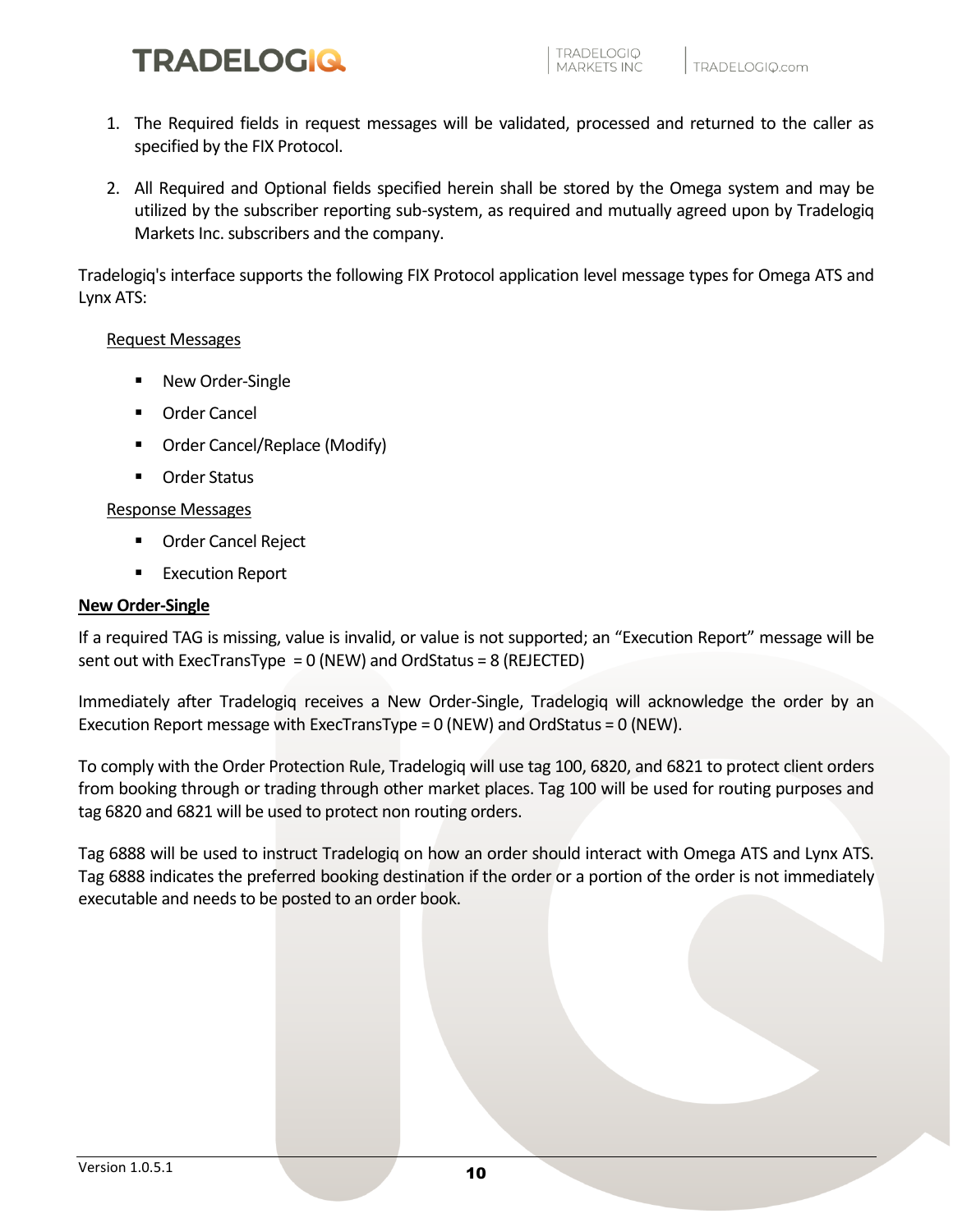

|  | <b>New Order-Single Request</b> |  |
|--|---------------------------------|--|
|--|---------------------------------|--|

| <b>Tag</b> | <b>Field Name</b>      | <b>Data Type</b> | Req'd     | <b>Comments</b>                                                                                                                                                                                                                                                                                                                                                                                                                 |
|------------|------------------------|------------------|-----------|---------------------------------------------------------------------------------------------------------------------------------------------------------------------------------------------------------------------------------------------------------------------------------------------------------------------------------------------------------------------------------------------------------------------------------|
|            | <b>Standard Header</b> |                  | Υ         | $MsgType = D$                                                                                                                                                                                                                                                                                                                                                                                                                   |
| 11         | ClOrdID                | String           | Υ         | Unique order ID                                                                                                                                                                                                                                                                                                                                                                                                                 |
| 76         | ExecBroker             | <b>String</b>    | Y         | Used for firm identification in third-party transactions. If<br>no third party, then the ID of the primary firm.                                                                                                                                                                                                                                                                                                                |
| 7713       | NoTradeFeat            | <b>String</b>    | ${\sf N}$ | NM = Cancel Newest Order (Active order)<br>OM = Cancel Oldest Order (Passive order)<br>DM = Decrement Order (cancels the smaller order, and<br>decreases the larger order by the amount cancelled)<br>EM = Suppress from Tape (Orders execute, but the print is<br>suppressed from the tape)<br>The feature of the active order is considered for two orders<br>having the same NoTradeKey but differing NoTradeFeat<br>values. |
| 7714       | NoTradeKey             | <b>String</b>    | N         | This is a self-assigned alphanumeric key. Orders<br>$\bullet$<br>from the same broker having the same<br>NoTradeKey will exhibit the behaviour specified in<br>Tag 7713 of the active order.                                                                                                                                                                                                                                    |
| 6750       | UMIRAccountTypeId      | <b>String</b>    | N         | Required for Canadian Markets regulatory reporting.<br>For Crosses, please use the Buy/Sell Account Type found<br>under the Cross section.<br>NC = Non-Client (Default)<br>$CL = Client$<br>$IN = Inventory$<br>MP = ME Pro Order<br>ST = Equities Specialist<br>OT = Options Market Maker<br>OF = Options Firm Account<br><b>BU</b> = Bundled Order<br>MC = Multiple Clients<br>Note: If unspecified, Default is applied       |
| 6751       | UMIRUserId             | <b>String</b>    | Y         | Required for Canadian Markets regulatory reporting, the<br>trading system's user id for the trader.                                                                                                                                                                                                                                                                                                                             |
| 6755       | Program Trade          | <b>String</b>    | N         | Order marked as a Program Trade to indicate an offset<br>towards a derivatives trade.<br>$Y = Yes$<br>$N = No$                                                                                                                                                                                                                                                                                                                  |
| 6757       | UMIRJitney             | <b>String</b>    | Ν         | Order marked as being executed on behalf of another<br>broker, and provided here as their numeric Broker ID.<br>Note: Value is 3-Char Leading Zero-Padded Number.<br>For Crosses, please use the Buy/Sell Jitney found under the<br>Cross section.                                                                                                                                                                              |
| 6761       | Anonymous              | Char             | N         | Flag to indicate if order is anonymous.<br>Y = Yes (Anon is default on Omega)                                                                                                                                                                                                                                                                                                                                                   |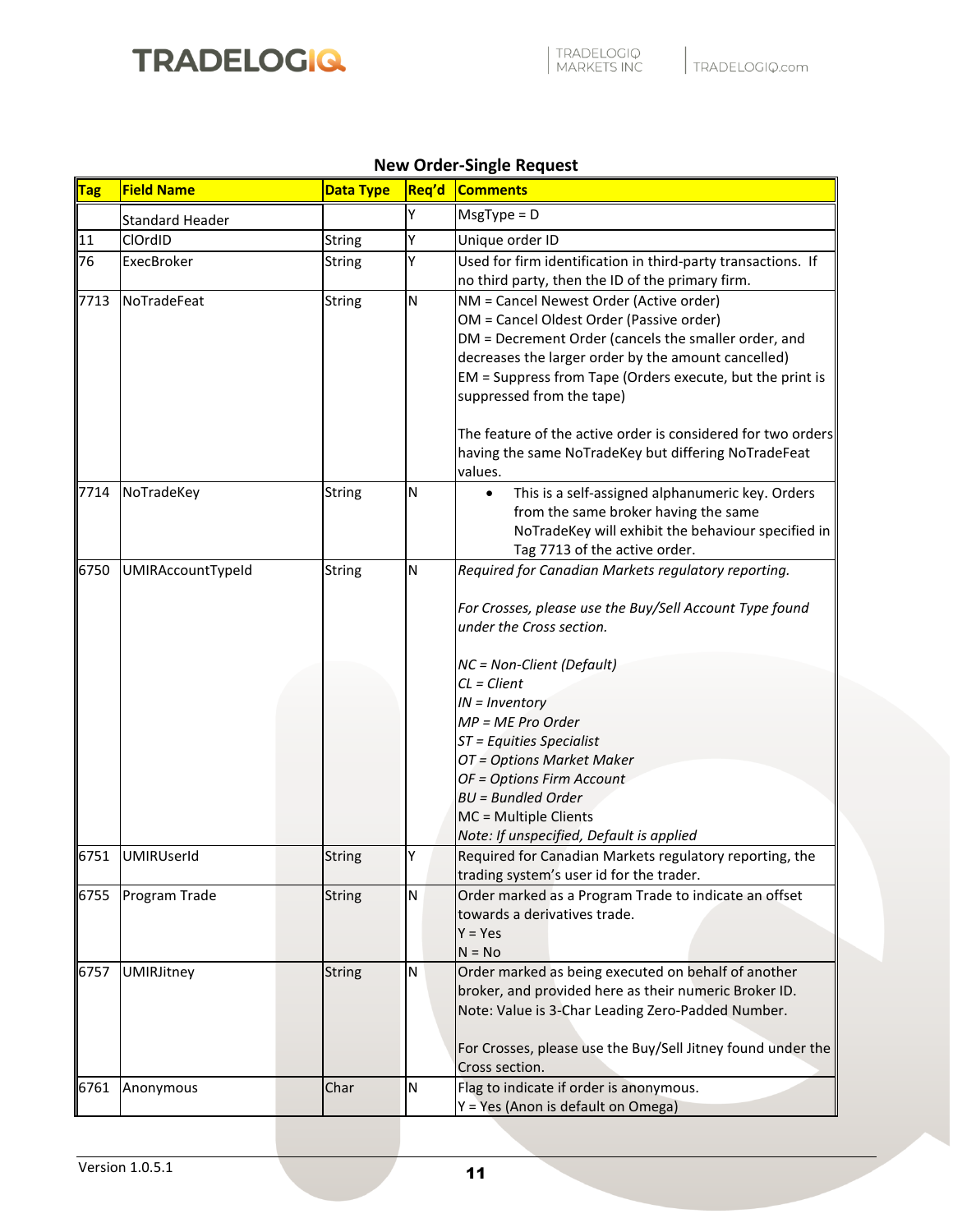

| Required for Canadian Markets regulatory reporting as the<br>UMIRRegulationId<br>N<br><b>String</b><br>Identification marker for orders and trades:<br>Cross section.<br>NA = Not Applicable (Default)<br>IA = Insider Account<br>SS = Significant Shareholder<br>Note: If unspecified, Default is applied.<br>Char<br>N<br>UMIRBypass marker allows an order to execute against<br><b>UMIRBypass</b><br>only visible liquidity, bypassing hidden liquidity for trade<br>through purposes.<br>Y = Bypass Hidden Liquidity<br>$N = Do$ not bypass (Default)<br>(Trade Through/Book Through) Protection marker protects<br>6820<br>Protection<br>Char<br>Ν<br>the order against trade throughs and book throughs when<br>entered. If an order will trade through or book through the<br>CBBO, the order can either be price slid to the better price,<br>or rejected as defined by the ProtectionPriceImprovement<br>marker, tag 6821<br>Y = Protection On<br>$N =$ Protection By-pass<br>Note: If unspecified, Session default option is applied.<br>Might be Re-price, Cancel or Protection off.<br>Char<br>N<br>Defines whether the order should be re-priced (Y), or<br>ProtectionPriceImprovement<br>cancelled (N) due to Trade Through/Book Through<br>protection<br>$Y = Re$ -price Order<br>N = Reject Order<br>Note: If unspecified, Session default option is applied.<br>Might be Re-price, Cancel or Protection off.<br>This FIX tag allows the user to specify which of the two<br>6888<br>PostOnMarket<br>N<br>String<br>markets the order should post on if it is not immediately<br>executable.<br>OMGA = Post on Omega<br>$LYNX = Post on Lynx$<br>Note: If unspecified, Session default option is applied.<br>PostOnMarket has to match ActiveOnMarket<br>109<br>N<br>Note: Echoed on Execution Report if supplied here<br>ClientID<br><b>String</b><br>Note: Echoed on Execution Report if supplied here.<br>$\mathbf{1}$<br>N<br><b>String</b><br>Account<br>For Crosses, please use the Buy/Sell Account found under<br>the Cross section.<br>(Maximum number of characters allow is 25)<br>Υ<br>21<br>HandlInst<br>Values:<br>Char<br>$1$ = Private AutoEx, no broker intervention<br>Side<br>Char<br>Υ<br>Side of order: |      |  | $N = No$ (Attributed is default on Lynx)                   |
|-----------------------------------------------------------------------------------------------------------------------------------------------------------------------------------------------------------------------------------------------------------------------------------------------------------------------------------------------------------------------------------------------------------------------------------------------------------------------------------------------------------------------------------------------------------------------------------------------------------------------------------------------------------------------------------------------------------------------------------------------------------------------------------------------------------------------------------------------------------------------------------------------------------------------------------------------------------------------------------------------------------------------------------------------------------------------------------------------------------------------------------------------------------------------------------------------------------------------------------------------------------------------------------------------------------------------------------------------------------------------------------------------------------------------------------------------------------------------------------------------------------------------------------------------------------------------------------------------------------------------------------------------------------------------------------------------------------------------------------------------------------------------------------------------------------------------------------------------------------------------------------------------------------------------------------------------------------------------------------------------------------------------------------------------------------------------------------------------------------------------------------------------------------------------------------------------------------------------------------------------|------|--|------------------------------------------------------------|
|                                                                                                                                                                                                                                                                                                                                                                                                                                                                                                                                                                                                                                                                                                                                                                                                                                                                                                                                                                                                                                                                                                                                                                                                                                                                                                                                                                                                                                                                                                                                                                                                                                                                                                                                                                                                                                                                                                                                                                                                                                                                                                                                                                                                                                               | 6763 |  |                                                            |
|                                                                                                                                                                                                                                                                                                                                                                                                                                                                                                                                                                                                                                                                                                                                                                                                                                                                                                                                                                                                                                                                                                                                                                                                                                                                                                                                                                                                                                                                                                                                                                                                                                                                                                                                                                                                                                                                                                                                                                                                                                                                                                                                                                                                                                               |      |  | For Crosses, please use the Buy/Sell RegID found under the |
|                                                                                                                                                                                                                                                                                                                                                                                                                                                                                                                                                                                                                                                                                                                                                                                                                                                                                                                                                                                                                                                                                                                                                                                                                                                                                                                                                                                                                                                                                                                                                                                                                                                                                                                                                                                                                                                                                                                                                                                                                                                                                                                                                                                                                                               |      |  |                                                            |
|                                                                                                                                                                                                                                                                                                                                                                                                                                                                                                                                                                                                                                                                                                                                                                                                                                                                                                                                                                                                                                                                                                                                                                                                                                                                                                                                                                                                                                                                                                                                                                                                                                                                                                                                                                                                                                                                                                                                                                                                                                                                                                                                                                                                                                               |      |  |                                                            |
|                                                                                                                                                                                                                                                                                                                                                                                                                                                                                                                                                                                                                                                                                                                                                                                                                                                                                                                                                                                                                                                                                                                                                                                                                                                                                                                                                                                                                                                                                                                                                                                                                                                                                                                                                                                                                                                                                                                                                                                                                                                                                                                                                                                                                                               |      |  |                                                            |
|                                                                                                                                                                                                                                                                                                                                                                                                                                                                                                                                                                                                                                                                                                                                                                                                                                                                                                                                                                                                                                                                                                                                                                                                                                                                                                                                                                                                                                                                                                                                                                                                                                                                                                                                                                                                                                                                                                                                                                                                                                                                                                                                                                                                                                               |      |  |                                                            |
|                                                                                                                                                                                                                                                                                                                                                                                                                                                                                                                                                                                                                                                                                                                                                                                                                                                                                                                                                                                                                                                                                                                                                                                                                                                                                                                                                                                                                                                                                                                                                                                                                                                                                                                                                                                                                                                                                                                                                                                                                                                                                                                                                                                                                                               | 6791 |  |                                                            |
|                                                                                                                                                                                                                                                                                                                                                                                                                                                                                                                                                                                                                                                                                                                                                                                                                                                                                                                                                                                                                                                                                                                                                                                                                                                                                                                                                                                                                                                                                                                                                                                                                                                                                                                                                                                                                                                                                                                                                                                                                                                                                                                                                                                                                                               |      |  |                                                            |
|                                                                                                                                                                                                                                                                                                                                                                                                                                                                                                                                                                                                                                                                                                                                                                                                                                                                                                                                                                                                                                                                                                                                                                                                                                                                                                                                                                                                                                                                                                                                                                                                                                                                                                                                                                                                                                                                                                                                                                                                                                                                                                                                                                                                                                               |      |  |                                                            |
|                                                                                                                                                                                                                                                                                                                                                                                                                                                                                                                                                                                                                                                                                                                                                                                                                                                                                                                                                                                                                                                                                                                                                                                                                                                                                                                                                                                                                                                                                                                                                                                                                                                                                                                                                                                                                                                                                                                                                                                                                                                                                                                                                                                                                                               |      |  |                                                            |
|                                                                                                                                                                                                                                                                                                                                                                                                                                                                                                                                                                                                                                                                                                                                                                                                                                                                                                                                                                                                                                                                                                                                                                                                                                                                                                                                                                                                                                                                                                                                                                                                                                                                                                                                                                                                                                                                                                                                                                                                                                                                                                                                                                                                                                               | 6821 |  |                                                            |
|                                                                                                                                                                                                                                                                                                                                                                                                                                                                                                                                                                                                                                                                                                                                                                                                                                                                                                                                                                                                                                                                                                                                                                                                                                                                                                                                                                                                                                                                                                                                                                                                                                                                                                                                                                                                                                                                                                                                                                                                                                                                                                                                                                                                                                               |      |  |                                                            |
|                                                                                                                                                                                                                                                                                                                                                                                                                                                                                                                                                                                                                                                                                                                                                                                                                                                                                                                                                                                                                                                                                                                                                                                                                                                                                                                                                                                                                                                                                                                                                                                                                                                                                                                                                                                                                                                                                                                                                                                                                                                                                                                                                                                                                                               |      |  |                                                            |
|                                                                                                                                                                                                                                                                                                                                                                                                                                                                                                                                                                                                                                                                                                                                                                                                                                                                                                                                                                                                                                                                                                                                                                                                                                                                                                                                                                                                                                                                                                                                                                                                                                                                                                                                                                                                                                                                                                                                                                                                                                                                                                                                                                                                                                               |      |  |                                                            |
|                                                                                                                                                                                                                                                                                                                                                                                                                                                                                                                                                                                                                                                                                                                                                                                                                                                                                                                                                                                                                                                                                                                                                                                                                                                                                                                                                                                                                                                                                                                                                                                                                                                                                                                                                                                                                                                                                                                                                                                                                                                                                                                                                                                                                                               |      |  |                                                            |
|                                                                                                                                                                                                                                                                                                                                                                                                                                                                                                                                                                                                                                                                                                                                                                                                                                                                                                                                                                                                                                                                                                                                                                                                                                                                                                                                                                                                                                                                                                                                                                                                                                                                                                                                                                                                                                                                                                                                                                                                                                                                                                                                                                                                                                               |      |  |                                                            |
|                                                                                                                                                                                                                                                                                                                                                                                                                                                                                                                                                                                                                                                                                                                                                                                                                                                                                                                                                                                                                                                                                                                                                                                                                                                                                                                                                                                                                                                                                                                                                                                                                                                                                                                                                                                                                                                                                                                                                                                                                                                                                                                                                                                                                                               |      |  |                                                            |
|                                                                                                                                                                                                                                                                                                                                                                                                                                                                                                                                                                                                                                                                                                                                                                                                                                                                                                                                                                                                                                                                                                                                                                                                                                                                                                                                                                                                                                                                                                                                                                                                                                                                                                                                                                                                                                                                                                                                                                                                                                                                                                                                                                                                                                               |      |  |                                                            |
|                                                                                                                                                                                                                                                                                                                                                                                                                                                                                                                                                                                                                                                                                                                                                                                                                                                                                                                                                                                                                                                                                                                                                                                                                                                                                                                                                                                                                                                                                                                                                                                                                                                                                                                                                                                                                                                                                                                                                                                                                                                                                                                                                                                                                                               |      |  |                                                            |
|                                                                                                                                                                                                                                                                                                                                                                                                                                                                                                                                                                                                                                                                                                                                                                                                                                                                                                                                                                                                                                                                                                                                                                                                                                                                                                                                                                                                                                                                                                                                                                                                                                                                                                                                                                                                                                                                                                                                                                                                                                                                                                                                                                                                                                               |      |  |                                                            |
|                                                                                                                                                                                                                                                                                                                                                                                                                                                                                                                                                                                                                                                                                                                                                                                                                                                                                                                                                                                                                                                                                                                                                                                                                                                                                                                                                                                                                                                                                                                                                                                                                                                                                                                                                                                                                                                                                                                                                                                                                                                                                                                                                                                                                                               |      |  |                                                            |
|                                                                                                                                                                                                                                                                                                                                                                                                                                                                                                                                                                                                                                                                                                                                                                                                                                                                                                                                                                                                                                                                                                                                                                                                                                                                                                                                                                                                                                                                                                                                                                                                                                                                                                                                                                                                                                                                                                                                                                                                                                                                                                                                                                                                                                               |      |  |                                                            |
|                                                                                                                                                                                                                                                                                                                                                                                                                                                                                                                                                                                                                                                                                                                                                                                                                                                                                                                                                                                                                                                                                                                                                                                                                                                                                                                                                                                                                                                                                                                                                                                                                                                                                                                                                                                                                                                                                                                                                                                                                                                                                                                                                                                                                                               |      |  |                                                            |
|                                                                                                                                                                                                                                                                                                                                                                                                                                                                                                                                                                                                                                                                                                                                                                                                                                                                                                                                                                                                                                                                                                                                                                                                                                                                                                                                                                                                                                                                                                                                                                                                                                                                                                                                                                                                                                                                                                                                                                                                                                                                                                                                                                                                                                               |      |  |                                                            |
|                                                                                                                                                                                                                                                                                                                                                                                                                                                                                                                                                                                                                                                                                                                                                                                                                                                                                                                                                                                                                                                                                                                                                                                                                                                                                                                                                                                                                                                                                                                                                                                                                                                                                                                                                                                                                                                                                                                                                                                                                                                                                                                                                                                                                                               |      |  |                                                            |
|                                                                                                                                                                                                                                                                                                                                                                                                                                                                                                                                                                                                                                                                                                                                                                                                                                                                                                                                                                                                                                                                                                                                                                                                                                                                                                                                                                                                                                                                                                                                                                                                                                                                                                                                                                                                                                                                                                                                                                                                                                                                                                                                                                                                                                               |      |  |                                                            |
|                                                                                                                                                                                                                                                                                                                                                                                                                                                                                                                                                                                                                                                                                                                                                                                                                                                                                                                                                                                                                                                                                                                                                                                                                                                                                                                                                                                                                                                                                                                                                                                                                                                                                                                                                                                                                                                                                                                                                                                                                                                                                                                                                                                                                                               | 54   |  |                                                            |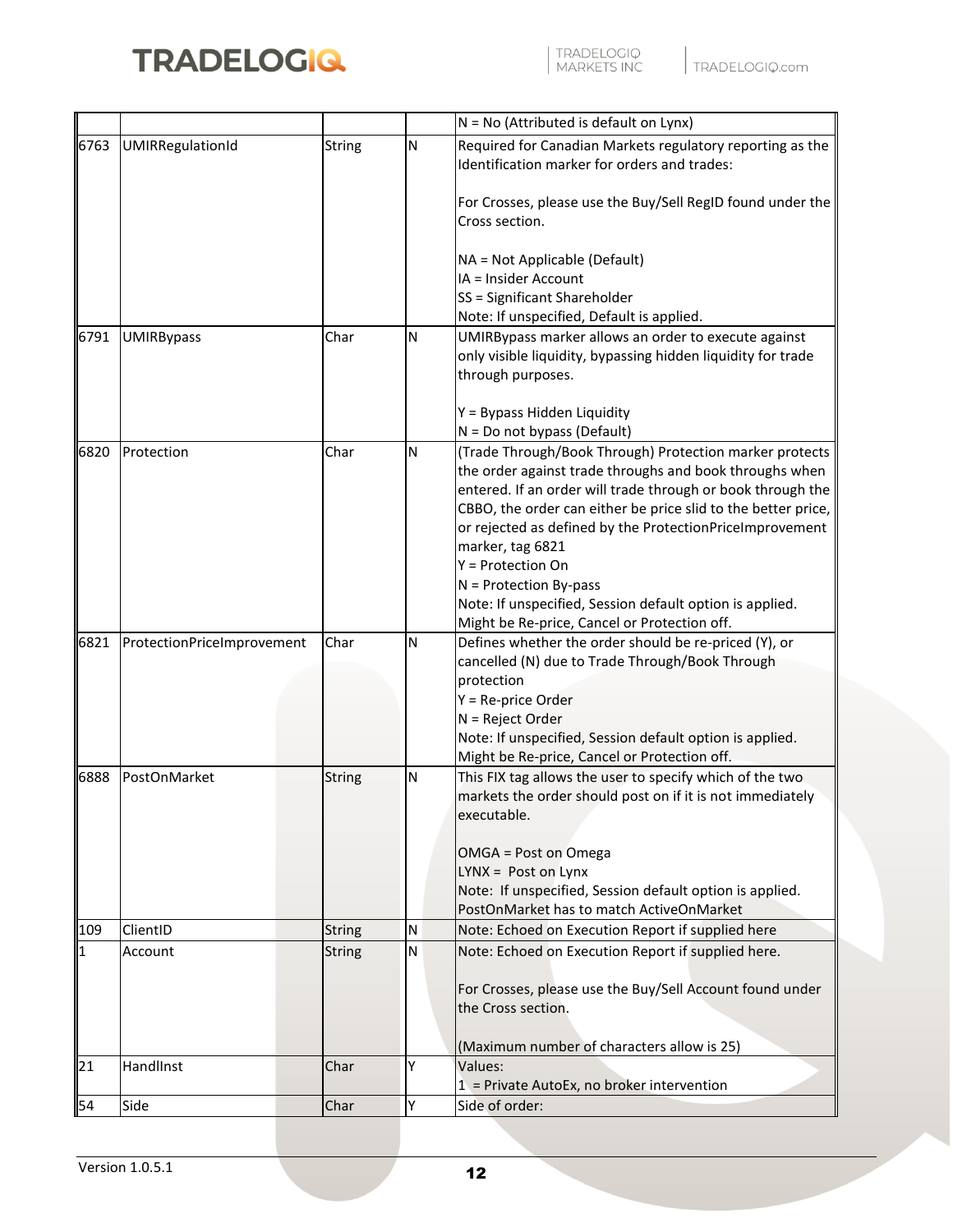

TRADELOGIQ<br>MARKETS INC

TRADELOGIQ.com

|      |                    |               |   | $1 = Buy$<br>$2 =$ Sell                                                                                                                                                                                                                           |
|------|--------------------|---------------|---|---------------------------------------------------------------------------------------------------------------------------------------------------------------------------------------------------------------------------------------------------|
| 7729 | ShortMarkingExempt | Char          | N | $5 = Short Sell$<br>Orders eligible under the IIROC definition of SME must be<br>marked accordingly with the values below.<br>$0 = SME$                                                                                                           |
| 55   | Symbol             | String        | Υ | Ticker symbol                                                                                                                                                                                                                                     |
| 207  | SecurityExchange   | <b>String</b> | Ν | Exchange code of the listing market.<br>Echoed back in Execution Report if included.                                                                                                                                                              |
| 38   | OrderQty           | Int           | Υ | Number of shares                                                                                                                                                                                                                                  |
| 40   | OrdType            | Char          | Y | Order Type:<br>$2 = Limit$<br>$P = Pegged$                                                                                                                                                                                                        |
| 100  | ExDestination      | Exchange      | N | Destination Exchange - used for order routing via OSI's<br>Smart Order Router                                                                                                                                                                     |
|      |                    |               |   | (Please contact Omega for valid values)                                                                                                                                                                                                           |
| 15   | Currency           | Currency      | Ν | ISO 4217 Currency Code:<br>CAD=Canadian Dollar (Default for CAD traded Symbols)<br>USD=American Dollar (Default for USD traded<br>Symbols)<br>Note: If unspecified, Default is applied                                                            |
| 44   | Price              | Price         | Υ | Price per share (Limit order price)                                                                                                                                                                                                               |
| 59   | TimeInForce        | Char          | N | Specifies duration of order:<br>$0 = Day (Default)$<br>3 = Immediate or Cancel<br>$4 =$ Fill or Kill<br>Note: If unspecified, Default is applied                                                                                                  |
| 111  | MaxFloor           | Int           | N | Maximum number of shares within an order to be<br>displayed on the exchange floor at any given time for<br>iceberg orders.                                                                                                                        |
| 18   | ExecInst           | Char          | N | Instructions for order handling on exchange trading floor.<br>Multiple values can be sent with in tag one delimited by a<br>single space. Values:<br>$0$ (zero) = Post on Offer<br>$9$ = Post on Bid<br>$G = All or none$<br>M = Mid-Point Peg    |
| 60   | TransactTime       | Timestamp     | Y | Universal Time Coordinate System (UTC)                                                                                                                                                                                                            |
| 58   | Text               | <b>String</b> | Ν | Free format character string                                                                                                                                                                                                                      |
| 8025 | CustomerAccount    | <b>String</b> | N | Account number for clients not eligible to obtain<br>an LEI<br>2*20 Alphanumeric                                                                                                                                                                  |
| 1724 | OrderOrigination   | Int           | Ν | Broker/Dealer needs to report, as specified by the<br>customer.<br>5 = Order received from a direct access customer (DEA)<br>6 = Order received from a foreign dealer equivalent (FDE)<br>7 = Order received from an execution-only service (OEO) |
| 8027 | CustomerLEI        | <b>String</b> | N | LEI for clients eligible to obtain an LEI, including LEI of the<br>foreign dealer equivalent (Encryption required as set up<br>between client and IIROC)                                                                                          |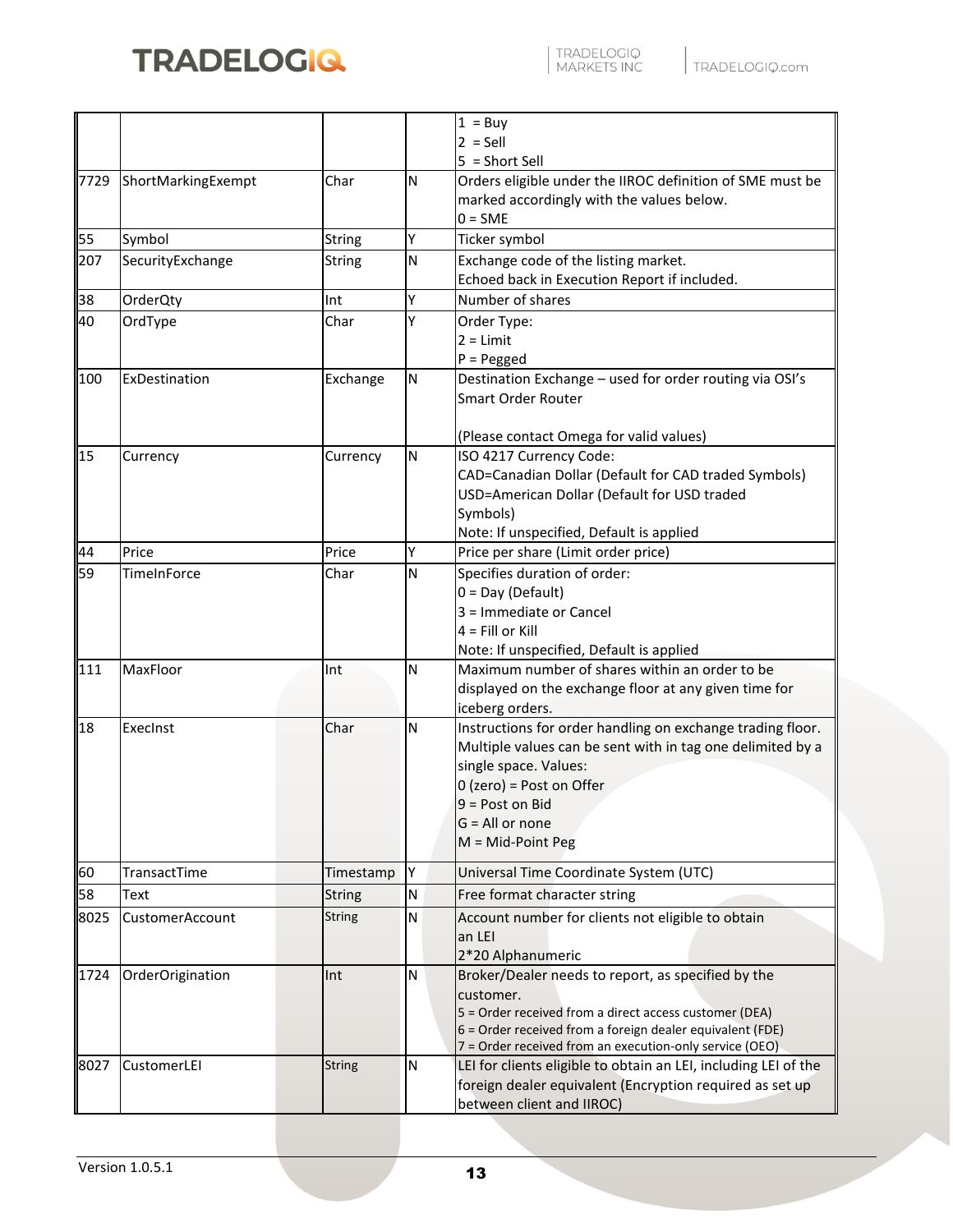

|      |                             |               |   | 1*52 Alphanumeric                                                                                                      |
|------|-----------------------------|---------------|---|------------------------------------------------------------------------------------------------------------------------|
| 8028 | <b>BrokerLEI</b>            | <b>String</b> | N | Non-PO IIROC Dealer Member (Correspondent Broker)<br>1*20 Alphanueric                                                  |
| 2883 | RoutingArrangementIndicator | llnt.         | N | Routing Arrangement Indicator<br>$ 0 $ = No routing arrangement in place<br>$1$ = Routing arrangement in place         |
| 8026 | AlgorithmID                 | <b>String</b> | N | Unique identifier for the end-client (orders automatically<br>generated on a predetermined basis)<br>2*20 Alphanumeric |
| 6792 | <b>NCIB</b>                 | Char          | N | Indicates a Normal-Course Issuer Bid order<br>Valid values:<br>$Y = Yes$<br>$N = No$ (default)                         |
|      | <b>Standard Trailer</b>     |               |   |                                                                                                                        |

Note: The Price and OrderQty Fields (Tag #38 and #44) diverge from the generic FIX protocol, wherein the specification states the fields are optional, and these fields are required by Omega due to its implementation as a "Limit Price" Order System.

#### <span id="page-14-0"></span>**Order Cancel/Replace (Modify) Request**

Immediately after receiving an Order Cancel/Replace Request Omega ATS or Lynx ATS will acknowledge the request by an Execution Report message referencing ClOrdID with ExecTransType = 0 (New) and OrdStatus = E (Pending cancel/replace).

Omega ATS or Lynx ATS will replace the order referenced in OrigClOrdID and send an Execution Report message referencing ClOrdID with ExecTransType = 0 (New) and OrdStatus = 5 (Replaced).

If a required TAG is missing, value is invalid, value is not supported or the replace failed; an Order Cancel Reject message will be sent referencing ClOrdID. NOTE: the order referenced by the OrigClOrdID will retain its current status on the Omega ATS or Lynx ATS books.

| <b>Tag</b>                                                  | <b>Field Name</b>       | Data Type     | Reg'd | <b>Comments</b>                  |  |  |  |
|-------------------------------------------------------------|-------------------------|---------------|-------|----------------------------------|--|--|--|
|                                                             | Standard Header         |               |       | $MsgType = G$                    |  |  |  |
| 41                                                          | OrigClOrdID             | <b>String</b> |       | Original order id being replaced |  |  |  |
| ALL FIELDS HERE ARE IDENTICAL TO "NEW ORDER-SINGLE REQUEST" |                         |               |       |                                  |  |  |  |
|                                                             | <b>Standard Trailer</b> |               |       |                                  |  |  |  |

#### **Order Cancel/Replace (Modify) Request**

Note: Tag Fields #38 and #44 diverge from the generic FIX protocol, wherein the specification states the fields are optional, and these fields are required by Omega's vendor specific implementation. With the exception of Price and OrderQty, all fields supplied in this message must match their original fields and as provided by the initial New Order-Single request.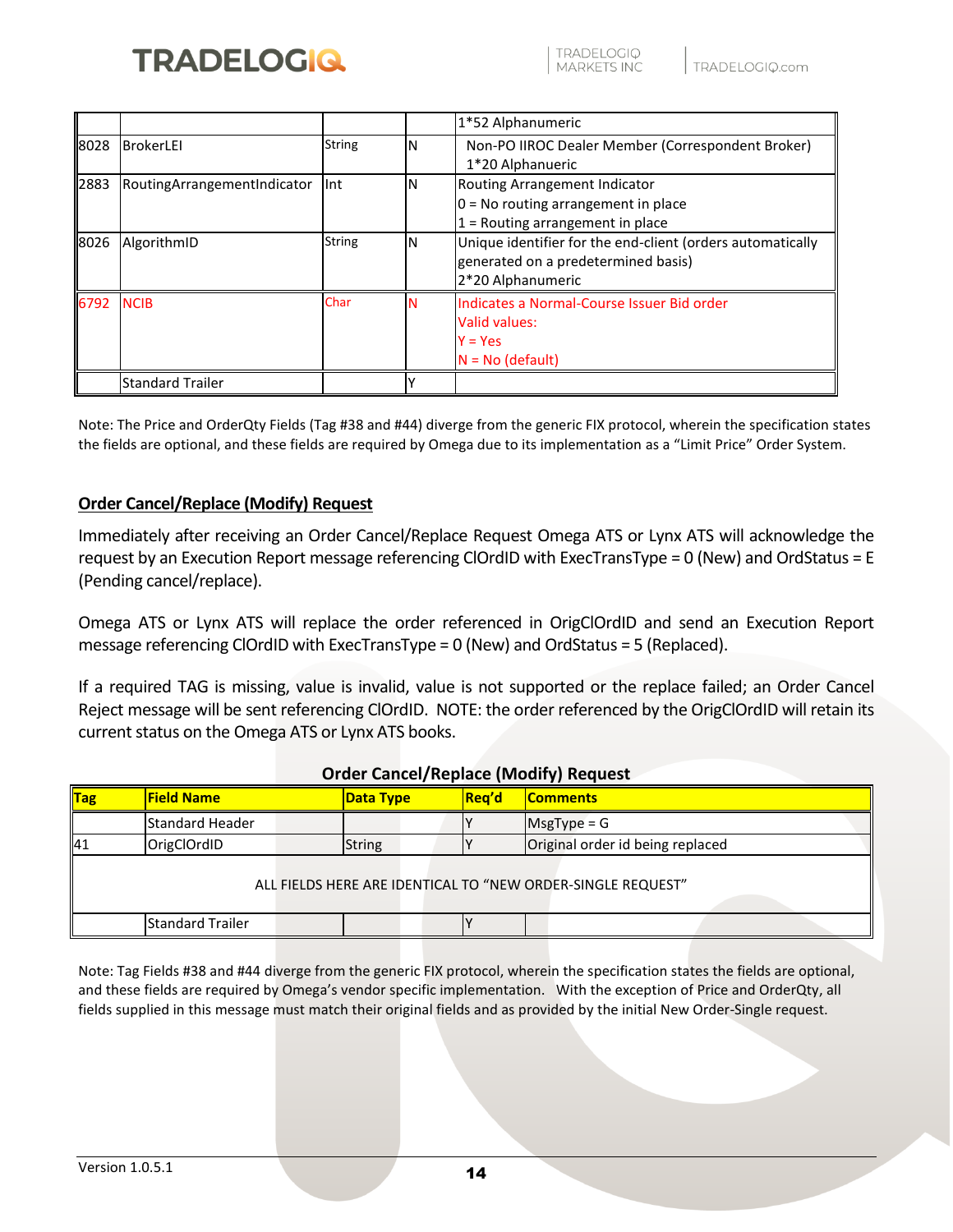

#### <span id="page-15-0"></span>**Order Cancel Request**

Immediately after receiving an Order Cancel Request Omega ATS or Lynx ATS will acknowledge the request by an Execution Report message referencing ClOrdID with ExecTransType = 0 (New) and OrdStatus = 6 (Pending cancel).

Omega ATS or Lynx ATS will cancel the order and send an Execution Report message referencing ClOrdID with ExecTransType = 0 (New) and OrdStatus = 4 (Canceled).

If a required TAG is missing, value is invalid, value is not supported or the cancel failed; an Order Cancel Reject message will be sent referencing ClOrdID. NOTE: the order referenced by the ClOrdID will retain its current status on the Omega ATS or Lynx ATS books.

| $\overline{\phantom{a}}$ Tag | <b>Field Name</b>       | <b>Data Type</b> | Reg'd | <b>Comments</b>                        |  |  |  |
|------------------------------|-------------------------|------------------|-------|----------------------------------------|--|--|--|
|                              | <b>Standard Header</b>  |                  |       | $MsgType = F$                          |  |  |  |
| 41                           | OrigClOrdID             | <b>String</b>    |       | Original Order ID being cancelled      |  |  |  |
| 11                           | <b>ClOrdID</b>          | <b>String</b>    |       | Order id (unique)                      |  |  |  |
| 54                           | Side                    | Char             |       | Side of order:                         |  |  |  |
|                              |                         |                  |       | $1 = Buv$                              |  |  |  |
|                              |                         |                  |       | $2 =$ Sell                             |  |  |  |
|                              |                         |                  |       | $5 =$ Short Sell                       |  |  |  |
| 55                           | Symbol                  | <b>String</b>    |       | Ticker symbol                          |  |  |  |
| 60                           | TransactTime            | Timestamp        |       | Universal Time Coordinate System (UTC) |  |  |  |
| 58                           | Text                    | <b>String</b>    | N     | Free format character string           |  |  |  |
|                              | <b>Standard Trailer</b> |                  |       |                                        |  |  |  |

#### **Order Cancel Request**

#### <span id="page-15-1"></span>**Order Cancel Reject**

Whenever an Order Cancel/Replace request or Order Cancel request cannot be performed an Order Cancel Reject response will be sent to the client.

|             | Order Cancel Reject    |                  |       |                                                                                                                                                                 |  |  |  |
|-------------|------------------------|------------------|-------|-----------------------------------------------------------------------------------------------------------------------------------------------------------------|--|--|--|
| $\vert$ Tag | <b>Field Name</b>      | <b>Data Type</b> | Req'd | <b>Comments</b>                                                                                                                                                 |  |  |  |
|             | <b>Standard Header</b> |                  |       | $MsgType = 9$                                                                                                                                                   |  |  |  |
| 37          | OrderID                | <b>String</b>    |       | The client's OrderID (was assigned by OSI).                                                                                                                     |  |  |  |
| 11          | <b>ClOrdID</b>         | <b>String</b>    |       | Unique order ID of Order Cancel Request or Order<br>Cancel/Replace Request                                                                                      |  |  |  |
| 41          | OrigClOrdID            | <b>String</b>    |       | <b>COrdID</b> which could not be canceled or<br>cancel/replaced                                                                                                 |  |  |  |
| 39          | <b>OrdStatus</b>       | Char             |       | OrdStatus value after this cancel reject is applied (i.e.<br>current and existing status of the order)<br>Note: see Order Status Request for the list of values |  |  |  |
| 102         | CxlRejReason           | Char             | IN    | Reason for cancel rejection:<br>$ 0 =$ Too late to cancel<br>1 = Unknown order<br>2 = WRONG ORDER TYPE                                                          |  |  |  |

### **Order Cancel Reject**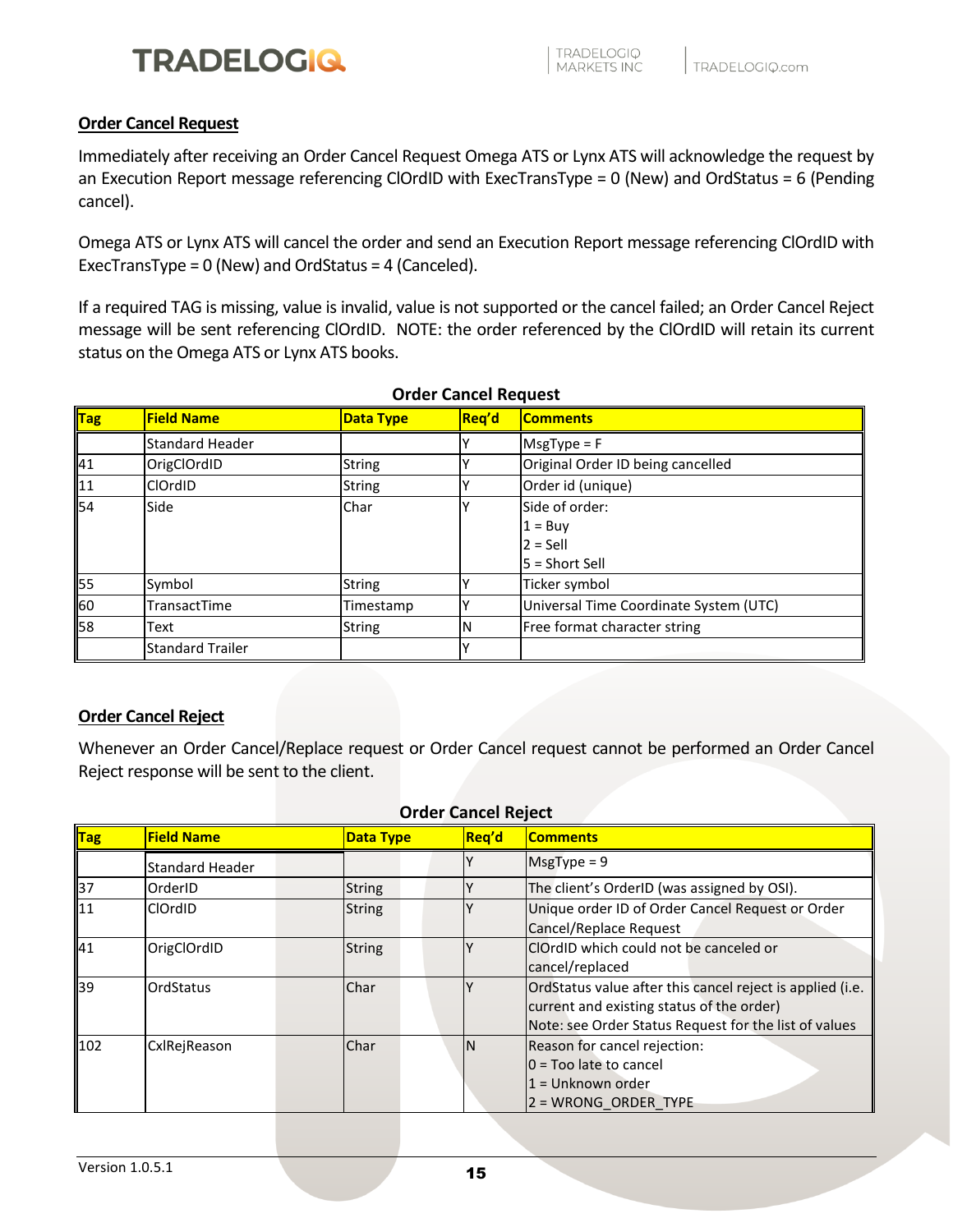

TRADELOGIQ **MARKETS INC** 

| 434 | CxlRejResponseTo        | Char          | Identifies the type of request that a Cancel Reject is in |
|-----|-------------------------|---------------|-----------------------------------------------------------|
|     |                         |               | response to                                               |
|     |                         |               | $1 =$ Order Cancel Request                                |
|     |                         |               | $2$ = Order Cancel/Replace Request                        |
| 158 | Text                    | <b>String</b> | Free format character string                              |
|     | <b>Standard Trailer</b> |               |                                                           |

#### <span id="page-16-0"></span>**Crosses**

Omega's two order books support Internal Bypass Crosses where a subscriber wishes to cross shares between different accounts within the firm. All crosses must be explicitly marked as bypass, otherwise, the cross will reject. All crosses are automatically attributed unless explicitly specified to be anonymous.

| $\overline{\mathsf{Tag}}$ | <b>Field Name</b>      |               |              | Data Type   Req'd   Comments                                                                                                 |
|---------------------------|------------------------|---------------|--------------|------------------------------------------------------------------------------------------------------------------------------|
|                           | <b>Standard Header</b> |               | Y            | $MsgType = D$                                                                                                                |
| 11                        | ClOrdID                | String        | Υ            | Unique order ID                                                                                                              |
| 76                        | ExecBroker             | <b>String</b> | Υ            | Used for firm identification in third-party transactions. If no                                                              |
|                           |                        |               |              | third party, then the ID of the primary firm.                                                                                |
| 6751                      | <b>UMIRUserId</b>      | String        | Υ            | Required for Canadian Markets regulatory reporting, the                                                                      |
|                           |                        |               |              | trading system's user id for the trader.                                                                                     |
| 6761                      | Anonymous              | Char          | N            | Crosses are automatically attributed unless specifically                                                                     |
|                           |                        |               |              | marked to be anonymous.                                                                                                      |
|                           |                        |               |              | $Y = Yes$                                                                                                                    |
|                           |                        |               |              | $N = No (Default)$                                                                                                           |
| 6791                      | <b>UMIRBypass</b>      | Char          | Υ            | UMIRBypass marker allows an order to execute against only                                                                    |
|                           |                        |               |              | visible liquidity, bypassing hidden liquidity for trade through<br>purposes. This tag must be sent or the cross will reject. |
|                           |                        |               |              | Y = Bypass Hidden Liquidity                                                                                                  |
|                           |                        |               |              | N = Do Not Bypass (Default)                                                                                                  |
| 40                        | OrdType                | Char          | Y            | Order Type:                                                                                                                  |
|                           |                        |               |              | $2 = Limit$                                                                                                                  |
| 21                        | HandlInst              | Char          | Y            | Values:                                                                                                                      |
|                           |                        |               |              | $1$ = Private AutoEx, no broker intervention                                                                                 |
| 44                        | Price                  | Price         | Y            | Price per share (Limit order price)                                                                                          |
| 54                        | Side                   | Char          | Y            | Side of order:                                                                                                               |
|                           |                        |               |              | $8 = Cross$                                                                                                                  |
|                           |                        |               |              | $9 = Cross Short$                                                                                                            |
| 55                        | Symbol                 | String        | Υ            | Ticker symbol                                                                                                                |
| 38                        | OrderQty               | Int           | Υ            | Number of shares                                                                                                             |
| 59                        | TimeInForce            | Char          | ${\sf N}$    | Specifies duration of order:                                                                                                 |
|                           |                        |               |              | $0 = Day (Default)$                                                                                                          |
| 6773                      | CrossType              | Char          | Y            | $I = Internal$                                                                                                               |
|                           |                        |               |              | M = Intentional (Default)                                                                                                    |
|                           |                        |               |              | D = Derivative Cross                                                                                                         |
| 6831                      | BuyAccount             | <b>String</b> | $\mathsf{N}$ | Note: Echoed on Execution Report if supplied here                                                                            |
| 6832                      | BuyAccountTypeId       | <b>String</b> | N            | Required for Canadian Markets regulatory reporting.                                                                          |
|                           |                        |               |              | NC = Non-Client (Default)<br>$CL = Client$                                                                                   |
|                           |                        |               |              |                                                                                                                              |
|                           |                        |               |              | $IN = Inventory$                                                                                                             |

All crosses not marked as Bypass will default to "Do Not Bypass".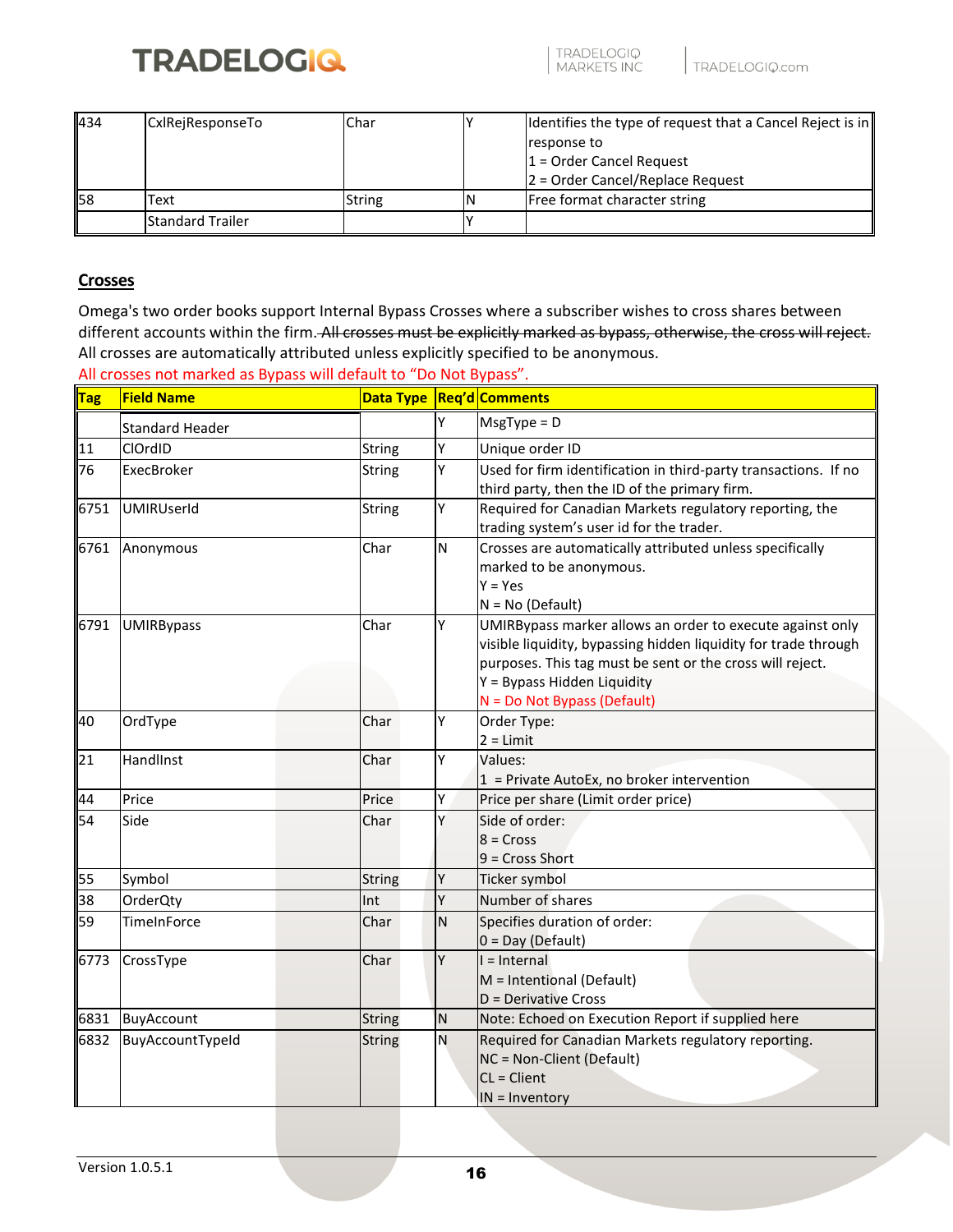

|      |                    |               |           | $MP = ME$ Pro Order                                         |
|------|--------------------|---------------|-----------|-------------------------------------------------------------|
|      |                    |               |           | ST = Equities Specialist                                    |
|      |                    |               |           | OT = Options Market Maker                                   |
|      |                    |               |           | OF = Options Firm Account                                   |
|      |                    |               |           | <b>BU = Bundled Order</b>                                   |
|      |                    |               |           | MC = Multiple Clients                                       |
|      |                    |               |           | Note: If unspecified, Default is applied                    |
| 6833 | BuyRegulationId    | String        | ${\sf N}$ | Required for Canadian Markets regulatory reporting as the   |
|      |                    |               |           | Identification marker for orders and trades:                |
|      |                    |               |           | NA=Not Applicable (Default)                                 |
|      |                    |               |           | IA = Insider Account                                        |
|      |                    |               |           | SS = Significant Shareholder                                |
|      |                    |               |           | Note: If unspecified, Default is applied.                   |
| 6834 | BuyJitney          | String        | N         | Order marked as being executed on behalf of another broker, |
|      |                    |               |           | and provided here as their numeric Broker ID.               |
|      |                    |               |           | Note: Value is 3-Char Leading Zero-Padded Number.           |
| 6836 | SellAccount        | String        | N         | Note: Echoed on Execution Report if supplied here           |
| 6837 | SellAccountTypeId  | String        | ${\sf N}$ | Required for Canadian Markets regulatory reporting.         |
|      |                    |               |           | NC = Non-Client (Default)                                   |
|      |                    |               |           | $CL = Client$                                               |
|      |                    |               |           | IN = Inventory                                              |
|      |                    |               |           | MP = ME Pro Order                                           |
|      |                    |               |           | ST = Equities Specialist                                    |
|      |                    |               |           | OT = Options Market Maker                                   |
|      |                    |               |           | OF = Options Firm Account                                   |
|      |                    |               |           | <b>BU = Bundled Order</b>                                   |
|      |                    |               |           | MC = Multiple Clients                                       |
|      |                    |               |           | Note: If unspecified, Default is applied                    |
| 6838 | SellRegulationId   | String        | N         | Required for Canadian Markets regulatory reporting as the   |
|      |                    |               |           | Identification marker for orders and trades:                |
|      |                    |               |           | NA=Not Applicable (Default)                                 |
|      |                    |               |           | IA = Insider Account                                        |
|      |                    |               |           | SS = Significant Shareholder                                |
|      |                    |               |           | Note: If unspecified, Default is applied.                   |
| 6839 | SellJitney         | <b>String</b> | N         | Order marked as being executed on behalf of another broker, |
|      |                    |               |           | and provided here as their numeric Broker ID.               |
|      |                    |               |           | Note: Value is 3-Char Leading Zero-Padded Number.           |
| 6755 | Program Trade      | String        | N         | Order marked as a Program Trade to indicate an offset       |
|      |                    |               |           | towards a derivatives trade.                                |
|      |                    |               |           | $Y = Yes$                                                   |
|      |                    |               |           | $N = No$                                                    |
| 6888 | PostOnMarket       | <b>String</b> | N         | This FIX tag allows the user to specify which of the two    |
|      |                    |               |           | markets the cross should be placed on.                      |
|      |                    |               |           | OMGA = Place on Omega                                       |
|      |                    |               |           | $LYNX = Place on Lynx$                                      |
|      |                    |               |           | Note: If unspecified, Session default option is applied.    |
| 109  | ClientID           | <b>String</b> | ${\sf N}$ | Note: Echoed on Execution Report if supplied here           |
| 7729 | ShortMarkingExempt | Char          | ${\sf N}$ | Orders eligible under the IIROC definition of SME must be   |
|      |                    |               |           | marked accordingly with the values below.                   |
|      |                    |               |           | $1 =$ Buy Cross SME                                         |
|      |                    |               |           | 2 = Sell Cross SME                                          |
|      |                    |               |           | 3 = Both Buy and Sell Cross SME                             |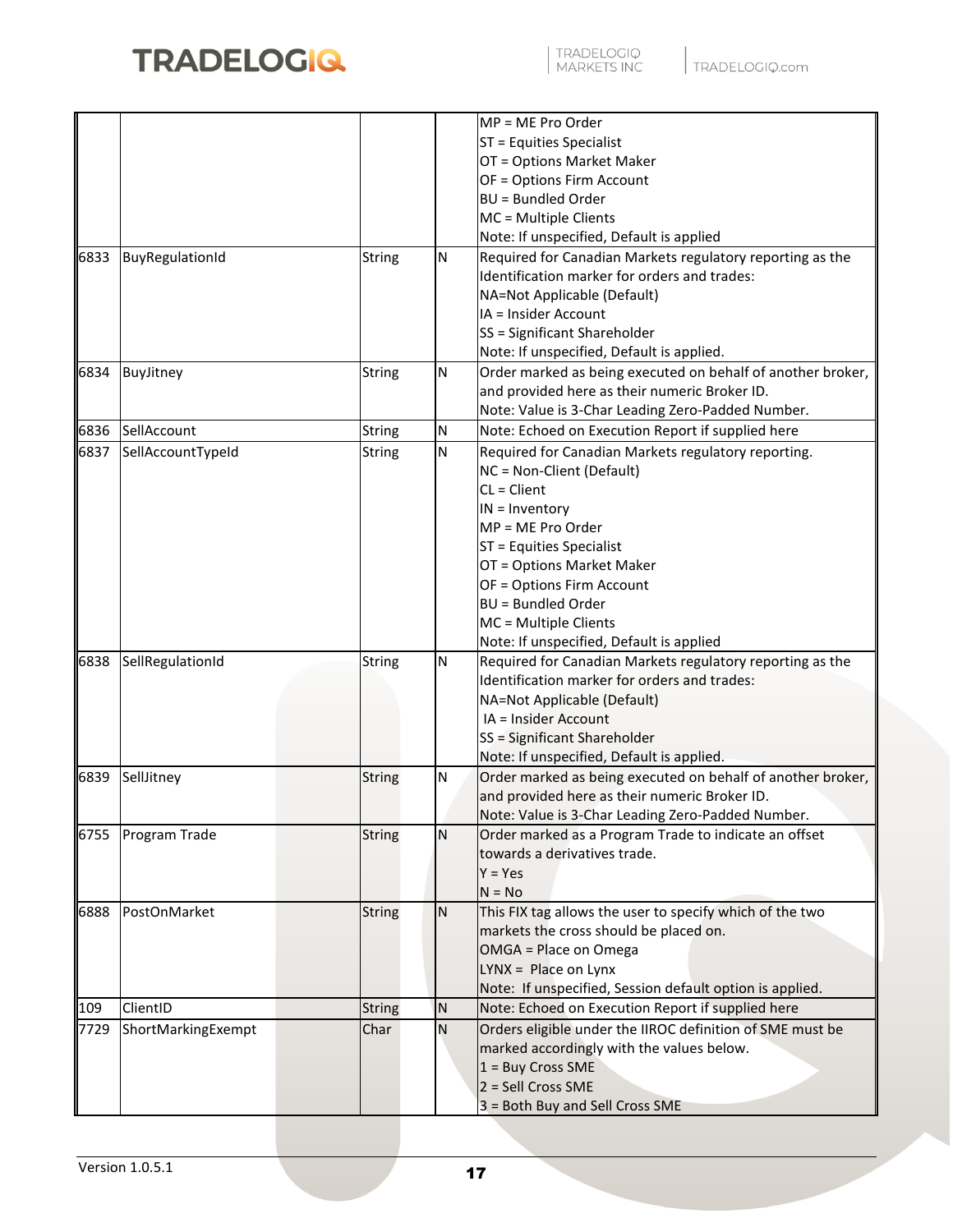

| 207 | SecurityExchange                          | <b>String</b>          | ${\sf N}$ | Exchange code of the listing market.                                                                                 |
|-----|-------------------------------------------|------------------------|-----------|----------------------------------------------------------------------------------------------------------------------|
|     |                                           |                        |           | Echoed back in Execution Report if included.                                                                         |
| 15  | Currency                                  | Currency               | ${\sf N}$ | ISO 4217 Currency Code:                                                                                              |
|     |                                           |                        |           | CAD=Canadian Dollar                                                                                                  |
|     |                                           |                        |           | USD=American Dollar                                                                                                  |
|     |                                           |                        |           | Note: If unspecified, Symbol trading currency is applied                                                             |
| 60  | TransactTime                              | Timestamp <sup>Y</sup> |           | Universal Time Coordinate System (UTC)                                                                               |
| 58  | Text                                      | <b>String</b>          | N         | Free format character string                                                                                         |
|     | 20201 BuyCustomerAccount                  | <b>String</b>          | ${\sf N}$ | Account number for clients not eligible to obtain                                                                    |
|     |                                           |                        |           | an LEI on buy side of cross                                                                                          |
|     |                                           |                        |           | 2*20 Alphanumeric                                                                                                    |
|     | 20202 SellCustomerAccount                 | <b>String</b>          | N         | Account number for clients not eligible to obtain                                                                    |
|     |                                           |                        |           | an LEI on sell side of cross                                                                                         |
|     |                                           |                        |           | 2*20 Alphanumeric                                                                                                    |
|     |                                           |                        |           |                                                                                                                      |
|     | 20209 BuyOrderOrigination                 | Int                    | N         | Broker/Dealer needs to report, as specified by the customer                                                          |
|     |                                           |                        |           | when on buy side of cross                                                                                            |
|     |                                           |                        |           | 5 = Order received from a direct access customer (DEA)                                                               |
|     |                                           |                        |           | 6 = Order received from a foreign dealer equivalent (FDE)<br>7 = Order received from an execution-only service (OEO) |
|     |                                           |                        |           |                                                                                                                      |
|     | 20210 SellOrderOrigination                | Int                    | N         | Broker/Dealer needs to report, as specified by the customer                                                          |
|     |                                           |                        |           | when on sell side of cross                                                                                           |
|     |                                           |                        |           | 5 = Order received from a direct access customer (DEA)                                                               |
|     |                                           |                        |           | 6 = Order received from a foreign dealer equivalent (FDE)<br>7 = Order received from an execution-only service (OEO) |
|     | 20205 BuyCustomerLEI                      | String                 | N         | LEI for clients eligible to obtain an LEI, including LEI of the                                                      |
|     |                                           |                        |           |                                                                                                                      |
|     |                                           |                        |           | foreign dealer equivalent when on buy side of cross                                                                  |
|     |                                           |                        |           | (Encryption required as set up between client and IIROC)                                                             |
|     | 20206 SellCustomerLEI                     | <b>String</b>          | ${\sf N}$ | LEI for clients eligible to obtain an LEI, including LEI of the                                                      |
|     |                                           |                        |           | foreign dealer equivalent when on sell side of cross                                                                 |
|     |                                           |                        |           | (Encryption required as set up between client and IIROC)                                                             |
|     | 20207 BuyBrokerLEI                        | <b>String</b>          | N         | Non-PO IIROC Dealer Member (Correspondent Broker) on buy                                                             |
|     |                                           |                        |           | side of cross                                                                                                        |
|     |                                           |                        |           | 1*20 Alphanueric                                                                                                     |
|     | 20208 SellBrokerLEI                       | <b>String</b>          | N         | Non-PO IIROC Dealer Member (Correspondent Broker) on sell                                                            |
|     |                                           |                        |           | side of cross                                                                                                        |
|     |                                           |                        |           | 1*20 Alphanueric                                                                                                     |
|     | 20211 BuyRoutingArrangementIndicator Int  |                        | N         | Routing Arrangement Indicator on the buy side of cross                                                               |
|     |                                           |                        |           | $0 = No$ routing arrangement in place                                                                                |
|     |                                           |                        |           | $1$ = Routing arrangement in place                                                                                   |
|     | 20212 SellRoutingArrangementIndicator Int |                        | ${\sf N}$ | Routing Arrangement Indicator on the sellside of cross                                                               |
|     |                                           |                        |           | $0 = No$ routing arrangement in place                                                                                |
|     |                                           |                        |           | $1$ = Routing arrangement in place                                                                                   |
|     | 20203 BuyAlgorithmID                      | <b>String</b>          | N         | Unique identifier for the end-client (orders automatically                                                           |
|     |                                           |                        |           | generated on a predetermined basis) on the buy side of cross                                                         |
|     |                                           |                        |           | 2*20 Alphanumeric                                                                                                    |
|     | 20204 SellAlgorithmID                     | <b>String</b>          | ${\sf N}$ | Unique identifier for the end-client (orders automatically                                                           |
|     |                                           |                        |           | generated on a predetermined basis) on the sell side of cross                                                        |
|     |                                           |                        |           | 2*20 Alphanumeric                                                                                                    |
|     |                                           |                        |           |                                                                                                                      |
| 63  | SettlType                                 | Char                   | N         | Indicates order settlement period. Absence of this field is                                                          |
|     |                                           |                        |           | interpreted as regular settlement.                                                                                   |
|     |                                           |                        |           | Valid values:                                                                                                        |
|     |                                           |                        |           | $1 = Cash (T+0)$                                                                                                     |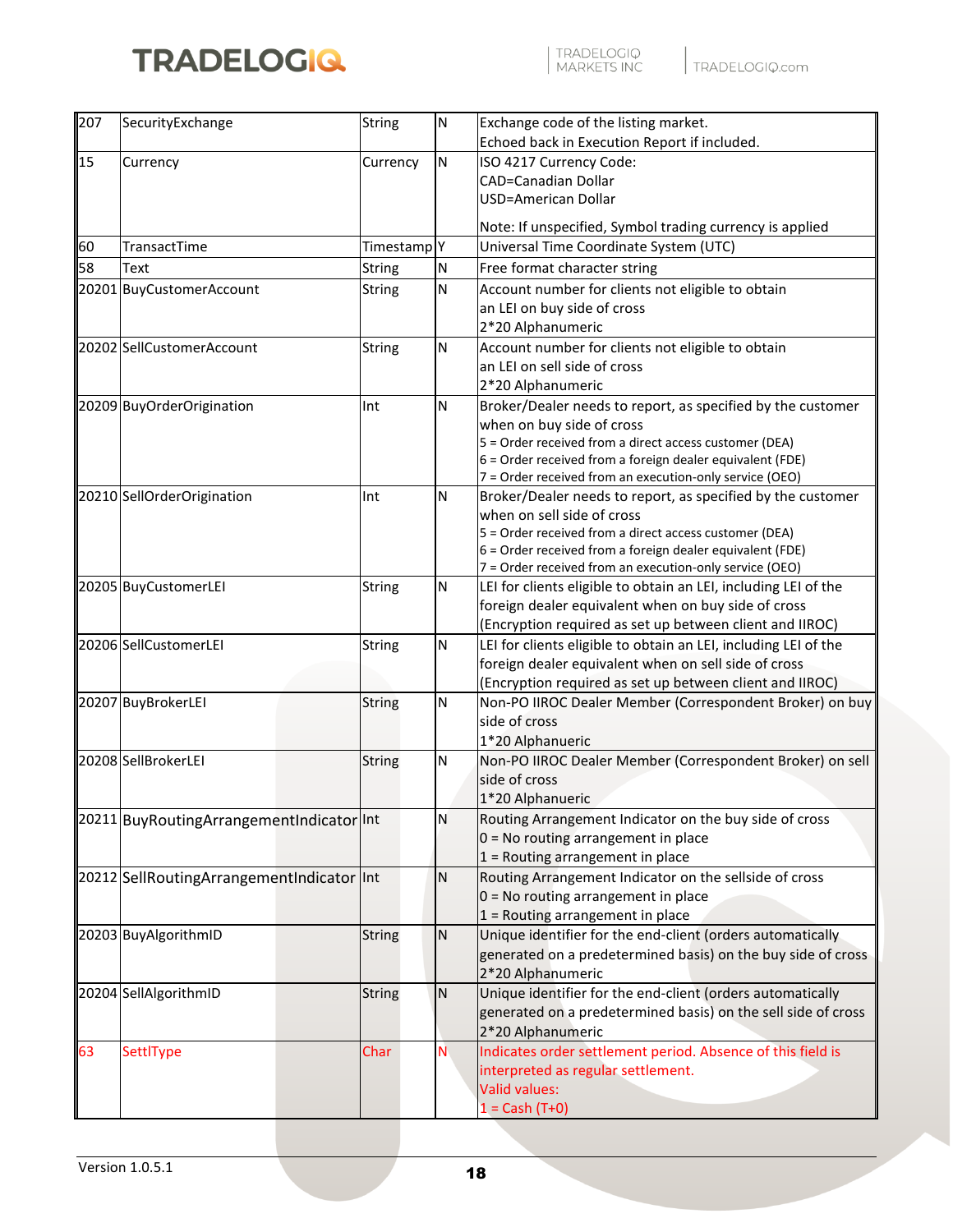

**TRADELOGIQ MARKETS INC** 

|      |                         |      |   | $2 = Next$ Day $(T+1)$<br>$6$ = Future (used in combination with SettlDate (64))                                                             |
|------|-------------------------|------|---|----------------------------------------------------------------------------------------------------------------------------------------------|
| 64   | <b>SettlDate</b>        | Date | N | Specific date of trade settlement for delayed delivery<br>(SettlementDate) in YYYYMMDD format.<br>Required when SettlTyp <63> = '6' (Future) |
| 6792 | <b>NCIB</b>             | Char | N | Indicates a Normal-Course Issuer Bid order<br>Valid values:<br>$Y = Yes$<br>$N = No$ (default)                                               |
|      | <b>Standard Trailer</b> |      |   |                                                                                                                                              |

#### <span id="page-19-0"></span>**Order Status Request**

The client can retrieve the current status of an order with this request. Omega ATS or Lynx ATS will send an Execution Report message referencing ClOrdID with ExecTransType = 3 (Status) and OrdStatus indicating the current status of the order.

If the ClOrdID cannot be found TAG 103 OrdRejReason = 1 (Unknown Order)

The Execution Report OrdStatus will be one of the following:

|                 | <b>OrdStatus</b>            |
|-----------------|-----------------------------|
| Open            | 0 (NEW) Partial 1 (PARTIAL) |
| Filled          | $2$ (FILL)                  |
| Done For Day    | 3(DFD)                      |
| Canceled        | 4 (CANCELED)                |
| Replaced        | 5 (REPLACED)                |
| Pending Cxl     | 6 (PENDING CANCEL)          |
| Rejected        | 8 (REJECTED)                |
| Pending Cxl/Rpl | E (PENDING CANCEL/REPLACE)  |

#### **Order Status Request**

| Tag | <b>Field Name</b>      | Data Type     | Req'd | <b>Comments</b>                                               |
|-----|------------------------|---------------|-------|---------------------------------------------------------------|
|     | <b>Standard Header</b> |               |       | $MsgType = H$                                                 |
| 11  | <b>ClOrdID</b>         | <b>String</b> |       | Order id (unique)                                             |
| 54  | Side                   | Char          |       | Side of order:<br>$1 = Buy$<br>$2 =$ Sell<br>$5 =$ Short Sell |
| 155 | Symbol                 | <b>String</b> |       | Ticker symbol                                                 |
|     | Standard Trailer       |               |       |                                                               |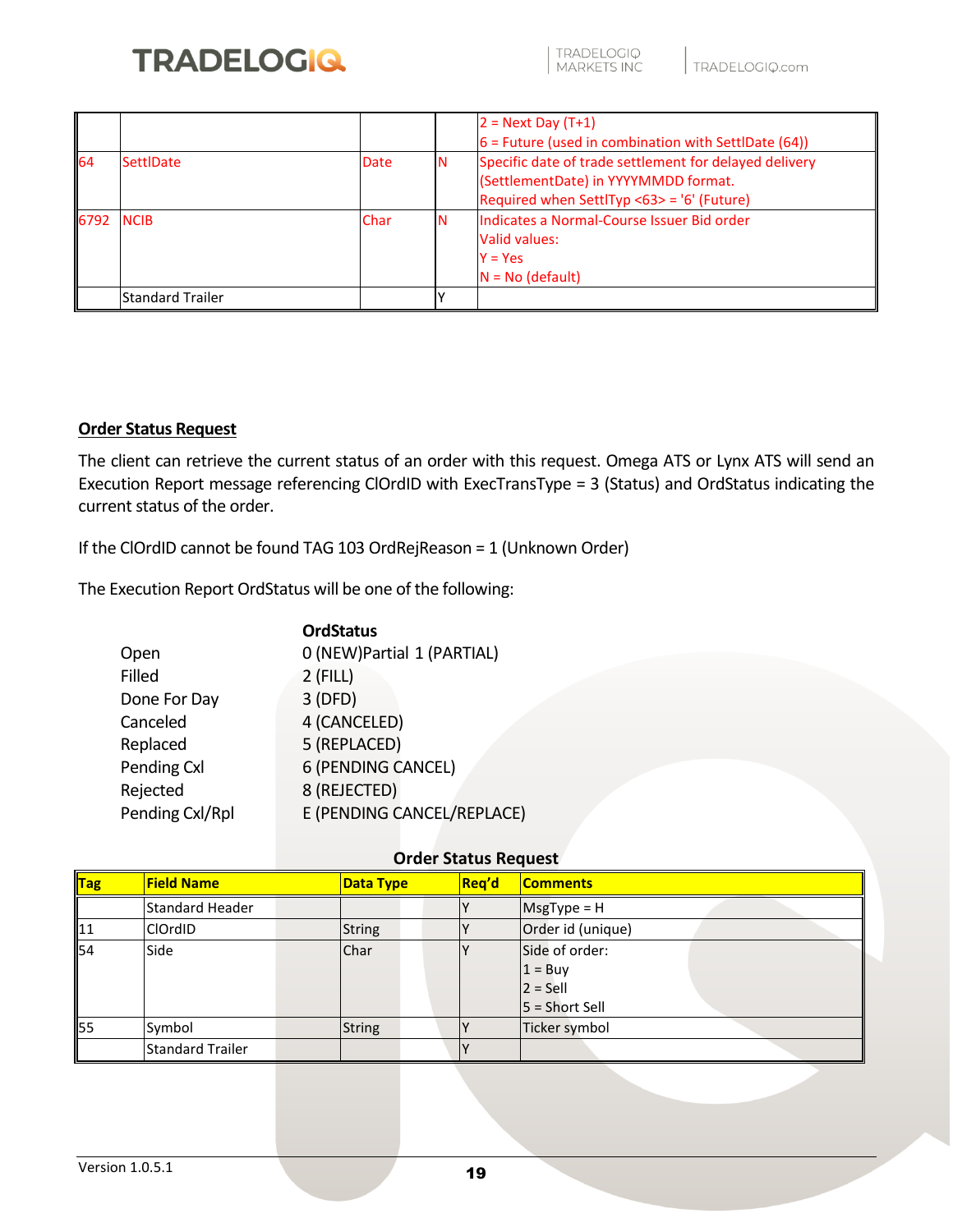# **TRADELOGIA**

#### <span id="page-20-0"></span>**Execution Reports**

The execution report message will be used to confirm the receipt of an order, changes to an existing order, reject an order request, fill, and/or busted messages. Execution messages are also sent in response to order status requests.

#### TRANSACTION TYPES TAG

The four transaction types (ExecTransType) are:

**0** (New) types indicate that the message represents a new order, a status change of an order, or a new fill against an existing order.

**1** (Cancel) types indicate that an execution (partial or fill) has been busted.

**2** (Correct) types indicate details of an execution have been corrected.

**3** (Status) types indicate the Execution Report is in response to an Order Status Request.

#### ORDER STATUS TAG

The order status can be determined by examining the ExecTransType and OrdStatus tags. The nine possible order statuses are:

| Confirm on New Order - Single  | <b>ExecTransType</b><br>$0$ (NEW) | <b>OrdStatus</b><br>$0$ (NEW) |
|--------------------------------|-----------------------------------|-------------------------------|
| Execution on an order          | $0$ (NEW)                         | 1 or 2 (PARTIAL or FILL)      |
| <b>Confirmation on Cancel</b>  | $0$ (NEW)                         | 4 (CANCELED)                  |
| Confirmation on Cancel/Replace | $0$ (NEW)                         | 5 (REPLACED)                  |
| ACK on Cancel                  | O(NEW)                            | 6 (PENDING CANCEL)            |
| Reject on an Order:            | O(NEW)                            | 8 (REJECTED)                  |
| <b>ACK on Cancel/Replace</b>   | $0$ (NEW)                         | E (PENDING CXL/RPL)           |
| <b>Busted Execution</b>        | 1 (CANCEL)                        | 1 or 2 (PARTIAL or FILL)      |
| <b>Corrected Execution</b>     | 2 (CORRECT)                       | 1 or 2 (PARTIAL or FILL)      |

Note: The ExecTransType in the response to an Order Status Request will always be a 3. An Order Status Request cannot be used to determine if an execution has been busted or corrected. See Order Status Request for possible responses.

|            |                   |  | <b>Execution Reports</b> |  |                   |  |
|------------|-------------------|--|--------------------------|--|-------------------|--|
| <b>Tag</b> | <b>Field Name</b> |  | <b>Data Type</b>         |  | Delivere Comments |  |
|            |                   |  |                          |  |                   |  |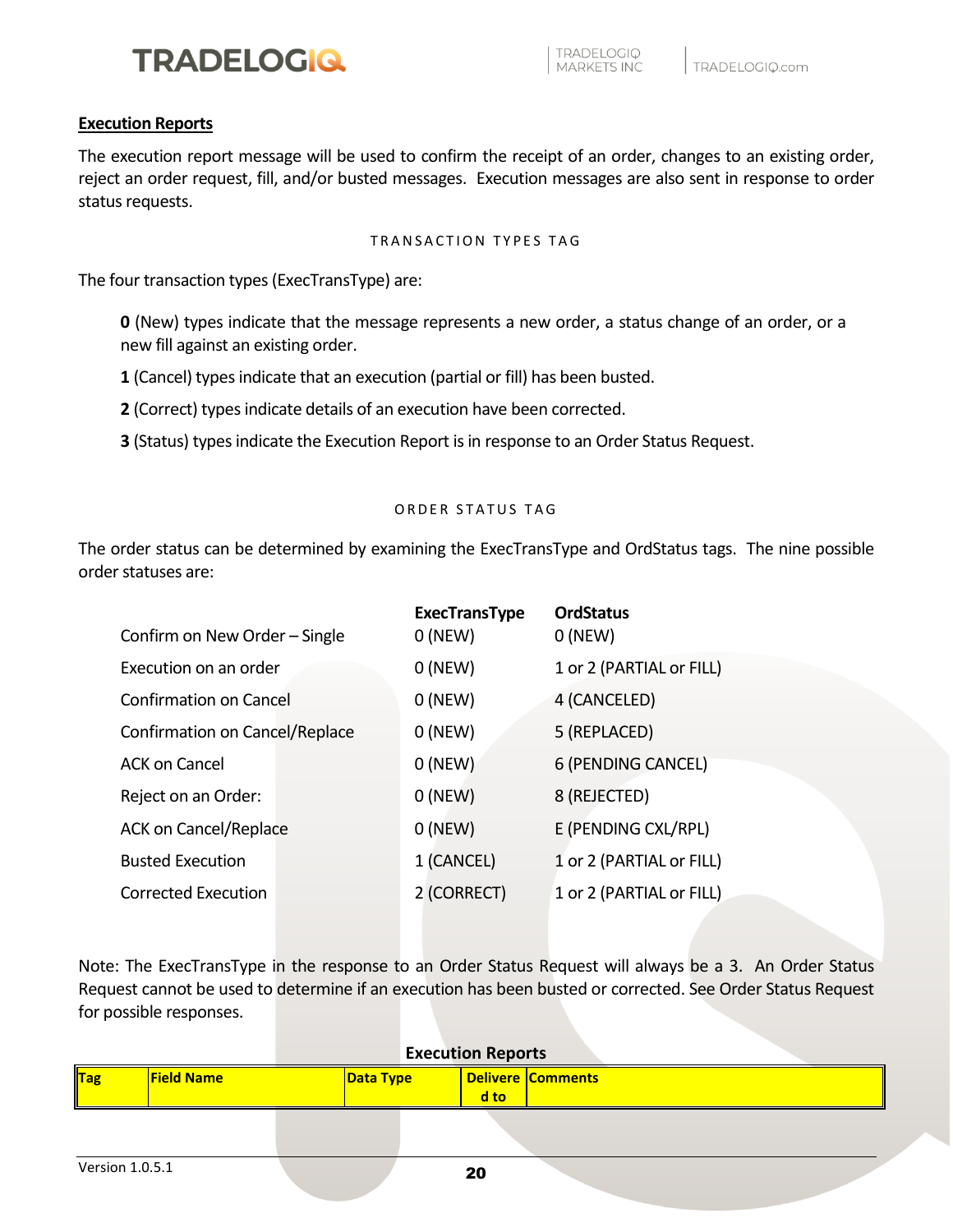TRADELOGIQ<br>MARKETS INC

|      |                            |               | <b>Client</b> |                                                                                                      |  |
|------|----------------------------|---------------|---------------|------------------------------------------------------------------------------------------------------|--|
|      | <b>Standard Header</b>     |               | Υ             | $MsgType = 8$                                                                                        |  |
| 11   | ClOrdID                    | <b>String</b> | Υ             | Unique order ID                                                                                      |  |
| 17   | ExecID                     | <b>String</b> | Y             | Omega assigned execution identifier                                                                  |  |
| 19   | ExecRefID                  | String        | N             | Required for Cancel and Correct ExecTransType                                                        |  |
|      |                            |               |               | messages, referencing the affected ExecID                                                            |  |
| 76   | ExecBroker                 | <b>String</b> | Υ             | Used for firm identification in third-party transactions.                                            |  |
|      |                            |               |               | If no third party, then the ID of the primary firm.                                                  |  |
| 375  | ContraBroker               | <b>String</b> | N             | Used to identify the contra broker on fills. This tag will<br>be missing if the contra is anonymous. |  |
| 41   | OrigClOrdID                | String        | ${\sf N}$     | Original Order ID being cancelled                                                                    |  |
| 30   | LastMkt                    | String        | N             | Market Execution of last fills:                                                                      |  |
|      |                            |               |               | Alpha<br>- XATS                                                                                      |  |
|      |                            |               |               | Nasdaq CXC- CHIC                                                                                     |  |
|      |                            |               |               | CX <sub>2</sub><br>$-XCX2$                                                                           |  |
|      |                            |               |               | - LYNX<br>Lynx                                                                                       |  |
|      |                            |               |               | Omega<br>- OMGA                                                                                      |  |
|      |                            |               |               | <b>CSE</b><br>- PURE<br>TSX/V<br>- XTSE                                                              |  |
| 21   | HandInst                   | Char          | Y             | Values:                                                                                              |  |
|      |                            |               |               | $1 =$ Private AutoEx, no broker intervention                                                         |  |
| 6820 | Protection                 | Char          | N             | Echoed back if supplied                                                                              |  |
| 6821 | ProtectionPriceImprovement | Char          | N             | Echoed back if supplied                                                                              |  |
| 7729 | ShortMarkingExempt         | Char          | $\mathsf{N}$  | Echoed back if supplied                                                                              |  |
| 7713 | NoTradeFeat                | <b>String</b> | ${\sf N}$     | Echoed back if supplied                                                                              |  |
| 7714 | NoTradeKey                 | <b>String</b> | $\mathsf{N}$  | Echoed back if supplied                                                                              |  |
| 7715 | NoTradeOrderNum            | <b>String</b> | ${\sf N}$     | This value contains the OSI assigned Order Number of                                                 |  |
|      |                            |               |               | the order that caused a Self Trade Conflict.                                                         |  |
| 7716 | NoTradeVol                 | Int           | ${\sf N}$     | Volume of the prevented trade                                                                        |  |
| 7717 | NoTradePrice               | Price         | N             | Price of the prevented trade                                                                         |  |
| 7733 | SelfTrade                  | Char          | ${\sf N}$     | This tag is sent when a trade is suppressed from tape.<br>$Y =$ Suppressed trade                     |  |
| 6776 | UMIRInventoryMatchFlag     | <b>String</b> | $\mathsf{N}$  | Optional tag will be delivered with a value of 'Y' when                                              |  |
|      |                            |               |               | an order from the same Broker with                                                                   |  |
|      |                            |               |               | UMIRAccountTypeId equal to 'CL' matches against                                                      |  |
|      |                            |               |               | another order of the Broker's where                                                                  |  |
|      |                            |               |               | UMIRAccountTypeId value is 'IN' to indicate the                                                      |  |
|      |                            |               |               | execution shares apply to Inventory.                                                                 |  |
| 6750 | UMIRAccountTypeId          | <b>String</b> | N             | Required for Canadian Markets regulatory reporting.                                                  |  |
|      |                            |               |               | NC = Non-Client (Default)<br>$CL = Client$                                                           |  |
|      |                            |               |               | $IN = Inventory$                                                                                     |  |
|      |                            |               |               | MP = ME Pro Order                                                                                    |  |
|      |                            |               |               | ST = Equities Specialist                                                                             |  |
|      |                            |               |               | OT = Options Market Maker                                                                            |  |
|      |                            |               |               | OF = Options Firm Account                                                                            |  |
|      |                            |               |               | <b>BU = Bundled Order</b>                                                                            |  |
|      |                            |               |               | MC= Multiple Clients                                                                                 |  |
|      |                            |               |               | Note: If unspecified, Default is applied                                                             |  |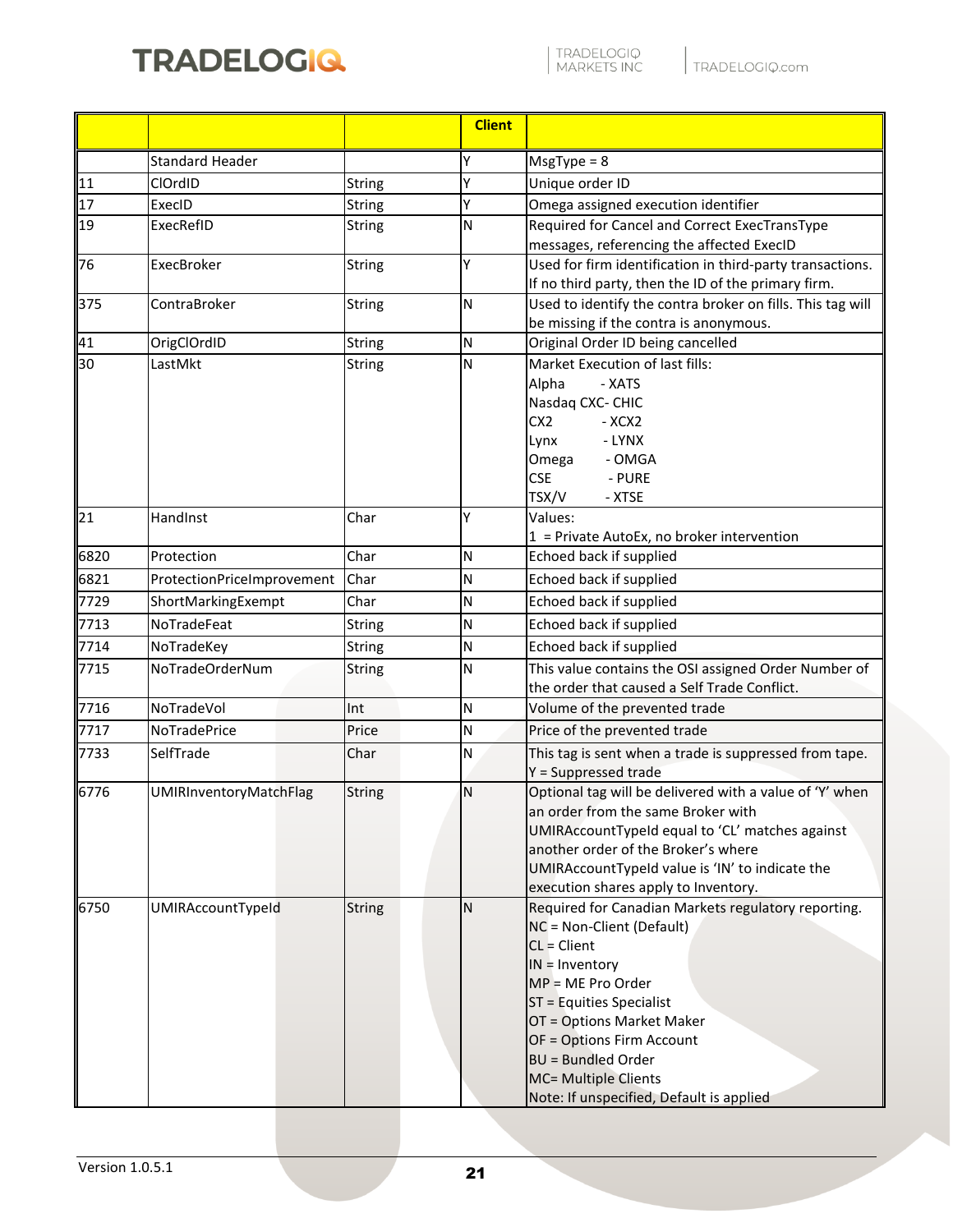

| 6751         | <b>UMIRUserId</b>       | <b>String</b> | Υ         | Required for Canadian Markets regulatory reporting,<br>the trading system's user id for the trader. |
|--------------|-------------------------|---------------|-----------|-----------------------------------------------------------------------------------------------------|
| 6757         | UMIRJitney              | <b>String</b> | N         | Order marked as being executed on behalf of another                                                 |
|              |                         |               |           | broker, and provided here as their numeric Broker ID.                                               |
|              |                         |               |           | Note: Value is 3-Char Leading Zero-Padded Number.                                                   |
| 6761         | Anonymous               | Char          | N         | Echoed back to indicate if order is anonymous.                                                      |
| 6763         | UMIRRegulationId        | <b>String</b> | ${\sf N}$ | Echoed back if supplied.                                                                            |
| 6777         | Wash Trade              | String        | N         | Sent back to indicate a wash trade.                                                                 |
| 6791         | <b>UMIRBypass</b>       | Char          | N         | Echoed back to indicate if order is marked to bypass                                                |
|              |                         |               |           | hidden liquidity.                                                                                   |
| 6755         | Program Trade           | <b>String</b> | N         | Echoed back if order was inputted as a Program<br>Trade.                                            |
| 6888         | PostOnMarket            | String        | N         | Echoed back if order was inputted with a preferred                                                  |
|              |                         |               |           | posting destination.                                                                                |
| 9730         | TradeLiquidityIndicator | Char          | N         | Always sent and only valid when LastShares is non-zero                                              |
|              |                         |               |           | and not a cross. This is used to indicate if the shares                                             |
|              |                         |               |           | executed added or removed liquidity from the market:                                                |
|              |                         |               |           | A = Added liquidity                                                                                 |
|              |                         |               |           | $R =$ Removed liquidity                                                                             |
|              |                         |               |           | *Routed trades will contain possible values from other                                              |
|              |                         |               |           | marketplace                                                                                         |
| 20           | ExecTransType           | Char          | Υ         | $0 = New$                                                                                           |
|              |                         |               |           | $1 =$ Cancel                                                                                        |
|              |                         |               |           | $2 = Correct$                                                                                       |
|              |                         |               |           | $3 = Status$                                                                                        |
| 39           | OrderStatus             | Char          | Y         | $0 = New$                                                                                           |
|              |                         |               |           | $1$ = Partially filled                                                                              |
|              |                         |               |           | $2 =$ Filled                                                                                        |
|              |                         |               |           | $3 =$ Done for day                                                                                  |
|              |                         |               |           | $4 =$ Canceled<br>$5 = Replaced$                                                                    |
|              |                         |               |           | $6$ = Pending cancel/replace                                                                        |
|              |                         |               |           | $8 =$ Rejected                                                                                      |
|              |                         |               |           | $9 =$ Suspended                                                                                     |
| 150          | ExecType                | Char          | Υ         | $0 = New$                                                                                           |
|              |                         |               |           | $1 =$ Partially filled                                                                              |
|              |                         |               |           | $2$ = Filled                                                                                        |
|              |                         |               |           | $3 =$ Done for day                                                                                  |
|              |                         |               |           | $4 =$ Canceled                                                                                      |
|              |                         |               |           | $5 = Replaced$                                                                                      |
|              |                         |               |           | $6$ = Pending cancel/replace                                                                        |
|              |                         |               |           | $8 =$ Rejected                                                                                      |
|              |                         |               |           | $9 =$ Suspended                                                                                     |
|              |                         |               |           | $D =$ Restatement                                                                                   |
|              |                         |               |           | $E =$ Pending Replace                                                                               |
| 37           | OrderID                 | <b>String</b> | Y         | Omega assigned order reference identifier                                                           |
| $\mathbf{1}$ | Account                 | <b>String</b> | N         | Account if destination firm requires.                                                               |
|              |                         |               |           | Note: Echoed on Execution Report if supplied in New                                                 |
|              |                         |               |           | Order-Single request                                                                                |
| 109          | ClientID                | <b>String</b> | N         | Sending client's ID - will be used for block or institution                                         |
|              |                         |               |           | order Note: Echoed on Execution Report if supplied in                                               |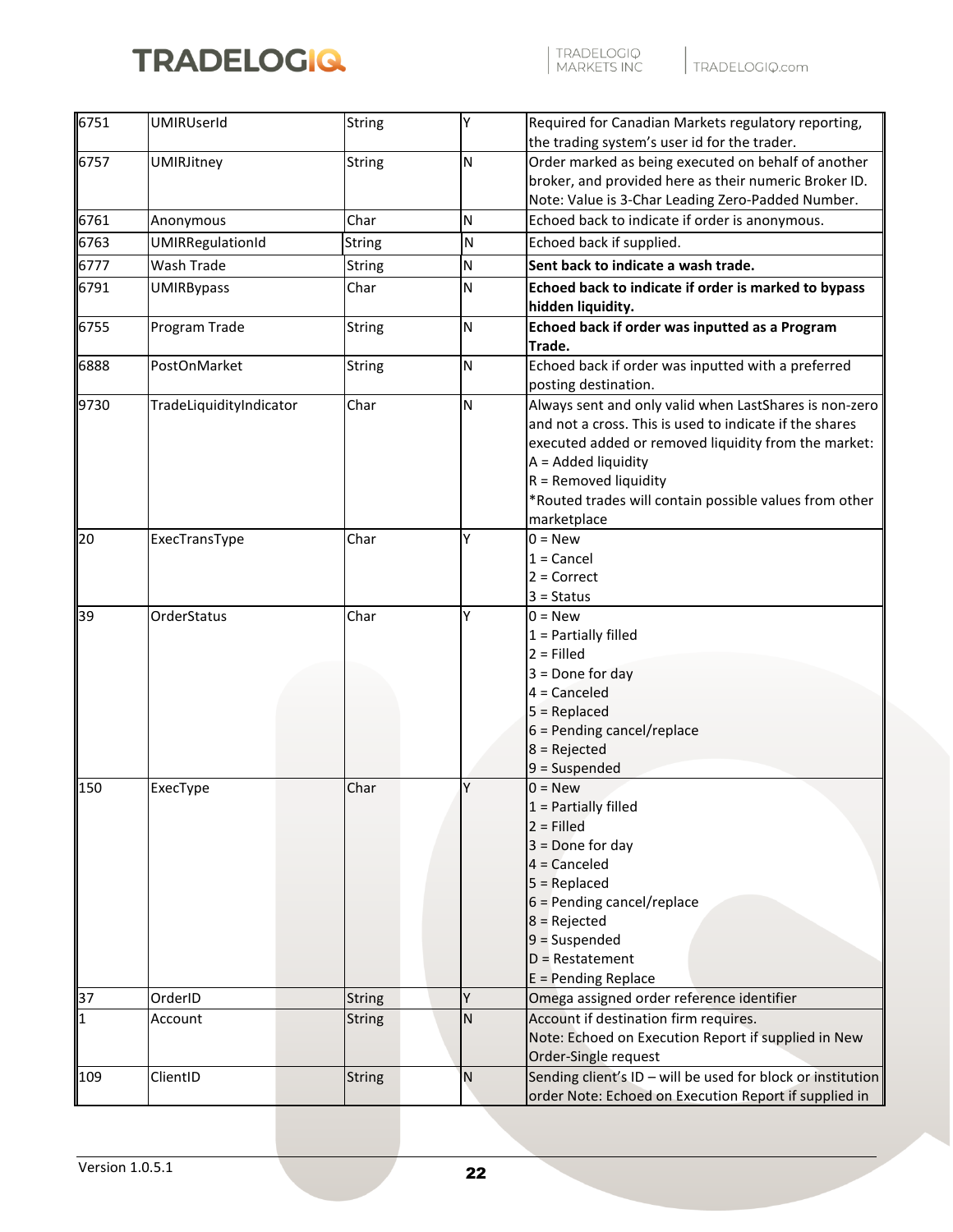

|     |                  |               |              | New Order-Single request                                |
|-----|------------------|---------------|--------------|---------------------------------------------------------|
| 54  | Side             | Char          | Υ            | Side of order:                                          |
|     |                  |               |              | $1 = Buy$                                               |
|     |                  |               |              | $2 =$ Sell                                              |
|     |                  |               |              | 5 = Short Sell                                          |
| 55  | Symbol           | <b>String</b> | Υ            | Ticker symbol                                           |
| 207 | SecurityExchange | <b>String</b> | N            | Exchange code of the listing market.                    |
|     |                  |               |              | Echoed back in Execution Report if included.            |
|     |                  |               |              | $TO = TSX$                                              |
|     |                  |               |              | TV = Venture Exchange                                   |
|     |                  |               |              | $CN = CSE$                                              |
| 22  | <b>IDSource</b>  | <b>String</b> | N            | Identifies class of alternative SecurityID              |
|     |                  |               |              |                                                         |
|     |                  |               |              | $1 = CUSIP$                                             |
| 48  | SecurityID       | String        | N            | CUSIP identifier of the security                        |
| 12  | Commission       | <b>String</b> | N            | Displays the per share rate for the execution. Rebates  |
|     |                  |               |              | will be displayed as a negative number and charges will |
|     |                  |               |              | be displayed as a positive number.                      |
| 13  | CommType         | Char          | N            | $1 = per share$                                         |
| 38  | OrderQty         | Int           | Υ            | Number of shares                                        |
| 40  | OrdType          | Char          | Υ            | Order Type:                                             |
|     |                  |               |              | $2 = Limit$                                             |
|     |                  |               |              | $P = Pegged$                                            |
| 15  | Currency         | Char          | Υ            | ISO 4217 Currency Code:                                 |
|     |                  |               |              | CAD = Canadian Dollar                                   |
|     |                  |               |              | USD=American Dollar                                     |
|     |                  |               |              | Note: If unspecified in the New Order-Single Request,   |
|     |                  |               |              | Symbol trading currency will have been applied          |
| 44  | Price            | Price         | Υ            | Limit price (Price per share).                          |
| 59  | TimeInForce      | Char          | Y            | Specifies duration of order:                            |
|     |                  |               |              | $0 = Day (Default)$                                     |
|     |                  |               |              | 3 = Immediate or Cancel                                 |
|     |                  |               |              | $4 =$ Fill or Kill                                      |
|     |                  |               |              | Note: If unspecified in the New Order-Single Request,   |
|     |                  |               |              | Default will have been applied                          |
| 111 | MaxFloor         | Int           | <b>N</b>     | Maximum number of shares within an order to be          |
|     |                  |               |              | displayed on the exchange floor at any given time.      |
| 103 | OrdRejReason     | Char          | N            | Valid value:                                            |
|     |                  |               |              | 0=Broker/Exchange option                                |
|     |                  |               |              | $1 =$ unknown symbol<br>$2$ = Exchange closed           |
|     |                  |               |              | 5 = Unknown Order                                       |
|     |                  |               |              | 6 = Duplicate Order (e.g. dupe ClOrdID)                 |
| 18  | ExecInst         | Char          | $\mathsf{N}$ | Instructions for order handling on exchange trading     |
|     |                  |               |              | floor.                                                  |
|     |                  |               |              | (zero) = Post on Offer                                  |
|     |                  |               |              | $9 = Post$ on Bid                                       |
|     |                  |               |              | $G = All or none$                                       |
|     |                  |               |              | M = Mid-Point Peg                                       |
| 60  | TransactTime     | Timestamp     | Y            | Universal Time Coordinate System (UTC)                  |
| 32  | LastShares       | Int           | N            | Qty of shares last bought / sold on this order.         |
|     |                  |               |              |                                                         |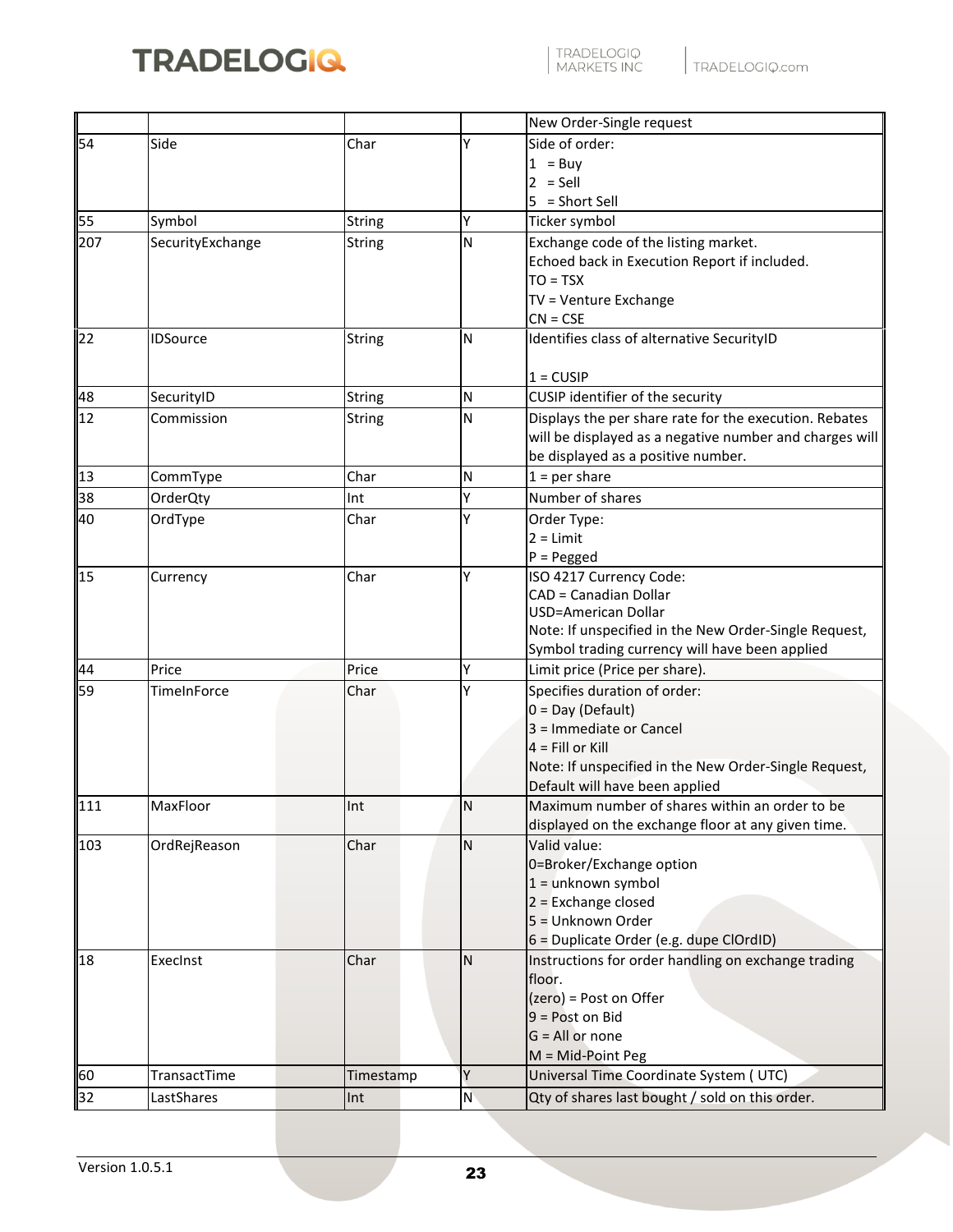TRADELOGIQ<br>MARKETS INC

| 31   | LastPx                          | Price         | N                       | Price of last fill.                                                                                                                                                                                                                                                                                                                |
|------|---------------------------------|---------------|-------------------------|------------------------------------------------------------------------------------------------------------------------------------------------------------------------------------------------------------------------------------------------------------------------------------------------------------------------------------|
| 14   | CumQty                          | Int           | Υ                       | Cumulative Qty. Total number of shares filled.                                                                                                                                                                                                                                                                                     |
| 6    | AvgPx                           | Price         | Υ                       | Average price of CumQty shares                                                                                                                                                                                                                                                                                                     |
| 198  | SecondaryOrderID                | <b>String</b> | Y                       | Assigned by the party which accepts the order. Can be<br>used to provide the OrderID used by an exchange or                                                                                                                                                                                                                        |
|      |                                 |               |                         | executing system.                                                                                                                                                                                                                                                                                                                  |
| 151  | LeavesQty                       | Int           | Υ                       | Shares open for further execution                                                                                                                                                                                                                                                                                                  |
| 58   | Text                            | String        | N                       | Free format character string                                                                                                                                                                                                                                                                                                       |
| 8025 | CustomerAcoount                 | String        | N                       | Account number for clients not eligible to obtain<br>an LEI                                                                                                                                                                                                                                                                        |
| 1724 | OrderOrigination                | Int           | N                       | Broker/Dealer needs to report, as specified by the<br>customer.<br>5 = Order received from a direct access customer (DEA)<br>6 = Order received from a foreign dealer equivalent (FDE)<br>7 = Order received from an execution-only                                                                                                |
| 8027 | CustomerLEI                     | String        | N                       | LEI for clients eligible to obtain an LEI, including LEI of<br>the foreign dealer equivalent (Encryption required as<br>set up between client and IIROC)                                                                                                                                                                           |
| 8028 | <b>BrokerLEI</b>                | String        | N                       | Non-PO IIROC Dealer Member (Correspondent Broker)                                                                                                                                                                                                                                                                                  |
| 2883 | RoutingArrangementIndicator Int |               | N                       | Routing Arrangement Indicator<br>0 = No routing arrangement in place<br>1 = Routing arrangement in place                                                                                                                                                                                                                           |
| 8026 | AlgorithmId                     | String        | N                       | Unique identifier for the end-client (orders<br>automatically generated on a predetermined basis)                                                                                                                                                                                                                                  |
|      |                                 |               | <b>For Crosses</b>      |                                                                                                                                                                                                                                                                                                                                    |
| 54   | Side                            | Char          | Y                       | Side of order:<br>$8 = Cross$<br>9 = Cross Short                                                                                                                                                                                                                                                                                   |
| 6773 | Cross Type                      | Char          | Υ                       | $I = Internal$<br>D = Derivative Cross<br>M = Intentional (default)                                                                                                                                                                                                                                                                |
| 7729 | ShortMarkingExempt              | Char          | N                       | Echoed back if supplied                                                                                                                                                                                                                                                                                                            |
| 6831 | BuyAccount                      | String        | $\mathsf{N}$            | Note: Echoed on Execution Report if supplied here                                                                                                                                                                                                                                                                                  |
| 6832 | BuyAccountTypeId                | <b>String</b> | $\overline{\mathsf{N}}$ | Required for Canadian Markets regulatory reporting.<br>NC = Non-Client (Default)<br>$CL = Client$<br>$IN =$ Inventory<br>MP = ME Pro Order<br>ST = Equities Specialist<br>OT = Options Market Maker<br>OF = Options Firm Account<br><b>BU</b> = Bundled Order<br>MC = Multiple Clients<br>Note: If unspecified, Default is applied |
| 6833 | BuyRegulationId                 | <b>String</b> | $\mathsf{N}$            | Required for Canadian Markets regulatory reporting as<br>the Identification marker for orders and trades:<br>NA=Not applicable (Default)<br>IA = Insider Account                                                                                                                                                                   |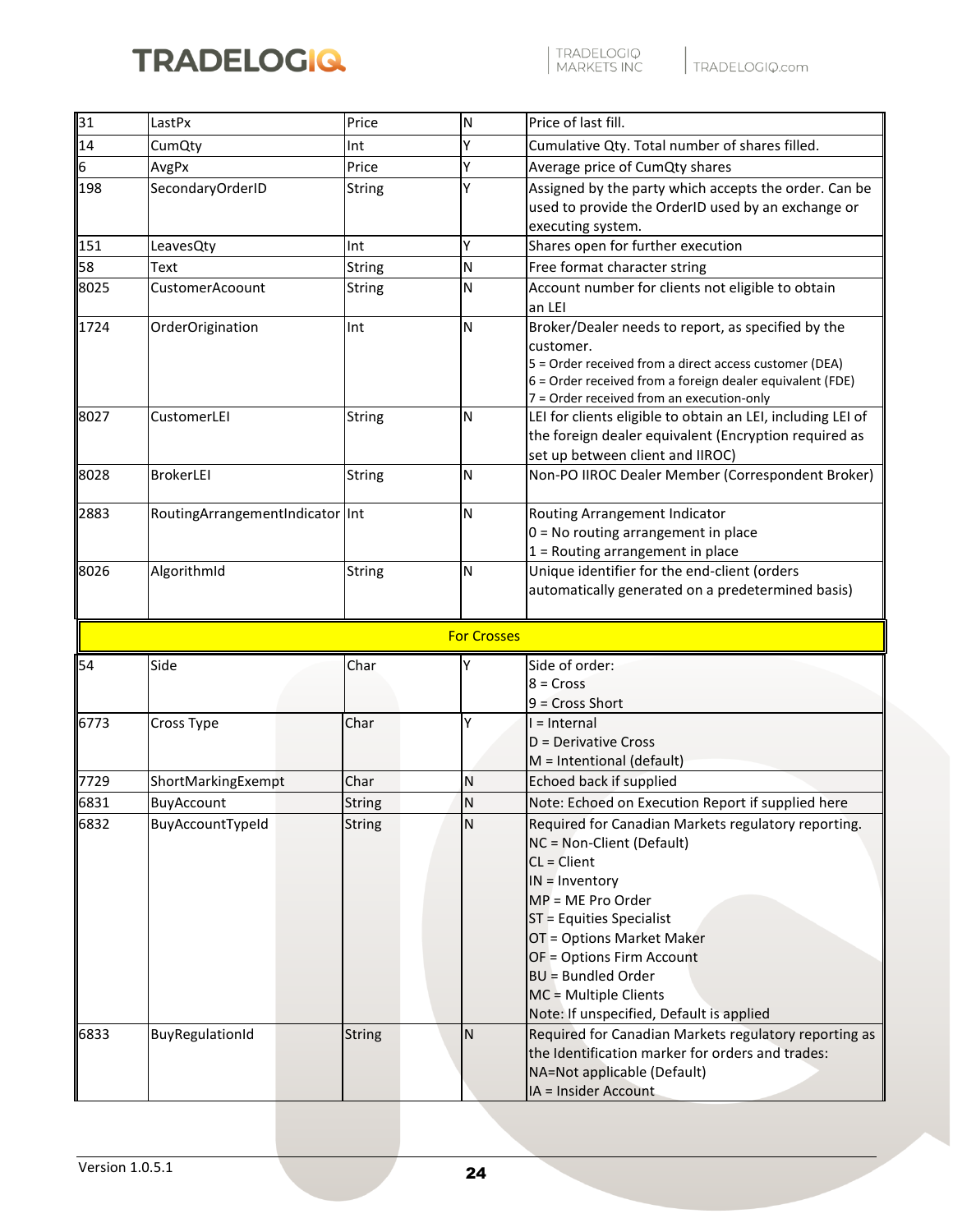

|      |                   |               |              | SS = Significant Shareholder                                                                                                                                                                                                                                                              |
|------|-------------------|---------------|--------------|-------------------------------------------------------------------------------------------------------------------------------------------------------------------------------------------------------------------------------------------------------------------------------------------|
| 6834 | BuyJitney         | <b>String</b> | $\mathsf{N}$ | Note: If unspecified, Default is applied.<br>Order marked as being executed on behalf of another<br>broker, and provided here as their numeric Broker ID.                                                                                                                                 |
|      |                   |               |              | Note: Value is 3-Char Leading Zero-Padded Number.                                                                                                                                                                                                                                         |
| 6836 | SellAccount       | <b>String</b> | $\mathsf{N}$ | Note: Echoed on Execution Report if supplied here                                                                                                                                                                                                                                         |
| 6837 | SellAccountTypeId | <b>String</b> | N            | Required for Canadian Markets regulatory reporting.<br>NC = Non-Client (Default)<br>$CL = Client$<br>$IN = Inventory$<br>MP = ME Pro Order<br>ST = Equities Specialist<br>OT = Options Market Maker<br>OF = Options Firm Account<br><b>BU = Bundled Order</b>                             |
|      |                   |               |              | MC = Multiple Clients                                                                                                                                                                                                                                                                     |
| 6838 | SellRegulationId  | <b>String</b> | N            | Note: If unspecified, Default is applied<br>Required for Canadian Markets regulatory reporting as<br>the Identification marker for orders and trades:<br>NA=Not applicable (Default)<br>IA = Insider Account<br>SS = Significant Shareholder<br>Note: If unspecified, Default is applied. |
| 6839 | SellJitney        | <b>String</b> | N            | Order marked as being executed on behalf of another<br>broker, and provided here as their numeric Broker ID.<br>Note: Value is 3-Char Leading Zero-Padded Number.                                                                                                                         |
| 63   | SettlType         | Char          | Ñ            | Indicates order settlement period. Absence of this field<br>is interpreted as regular settlement.<br><b>Valid values:</b><br>$1 = Cash (T+0)$<br>$2 = Next Day (T+1)$<br>6 = Future (used in combination with SettlDate (64))                                                             |
| 64   | SettlDate         | <b>Date</b>   | N            | Specific date of trade settlement for delayed delivery<br>(SettlementDate) in YYYYMMDD format.<br>Required when SettlTyp <63> = '6' (Future)                                                                                                                                              |

#### Notes:

- Fields with Delivered to Client marked here with "N" may or may not be returned to the client, depending on whether the field has a Default value applied or the client supplies a value for the field. In the cases where either of the two are true (i.e. field has Default value or value supplied by the client) then the field and its value will be Delivered to the Client in the Execution Report.
- <span id="page-25-0"></span>• Cross order will now have 2 Execution Report upon submission as oppose to single execution report previously. First execution report will denoted be status = NEW and followed by 2<sup>nd</sup> Execution Report with status = Fill